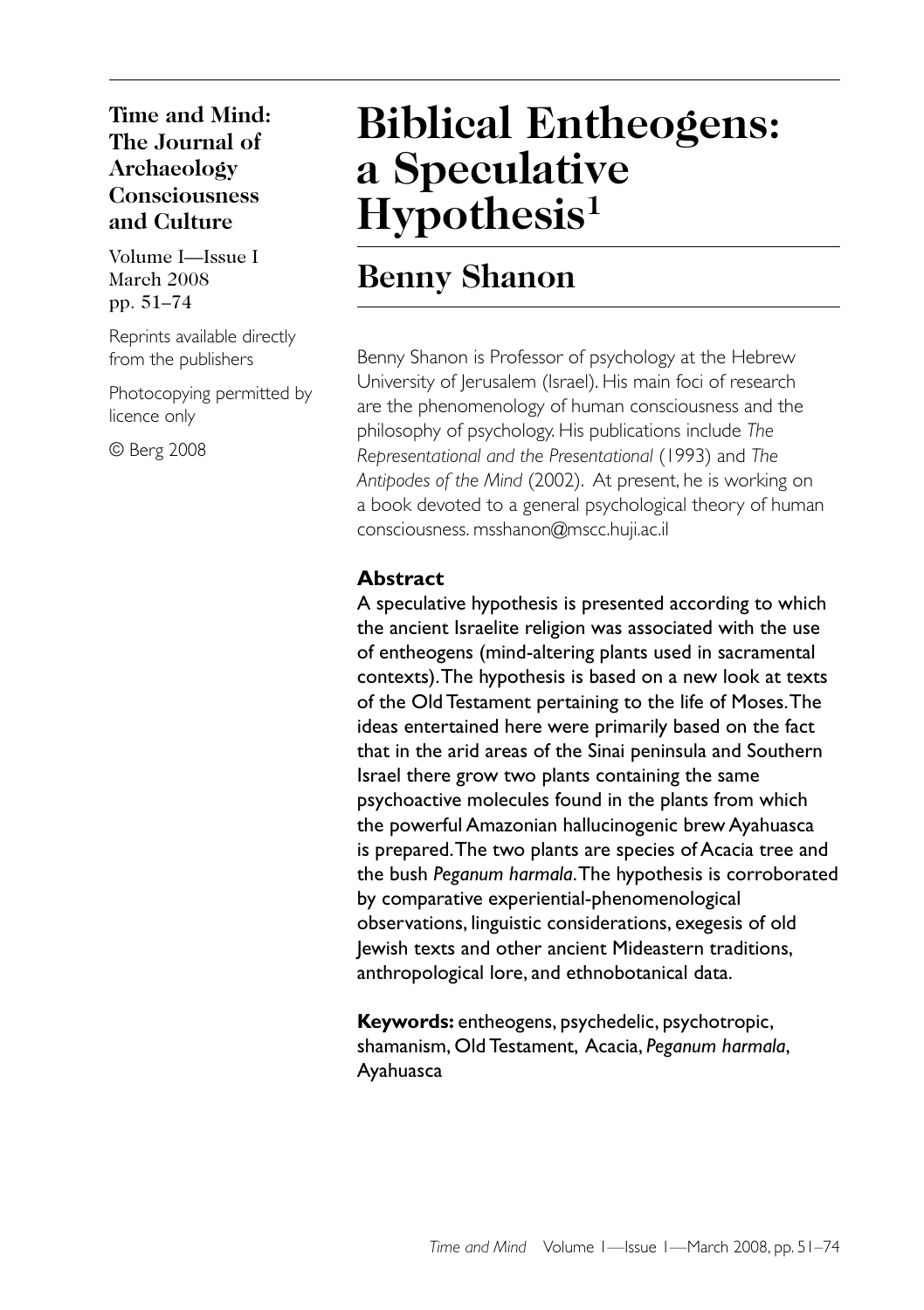In his book Poisons sacrés, ivresses divines (which, to my knowledge, has not been translated into English), Philippe de Félice (1970 [1936]) reviews various cultures throughout the world and notes the use of psychotropic substances in them. The use of such substances, most of which fall in our contemporary Western culture under the label "drug," has in many traditions been considered sacred. Indeed, de Félice points out that in many religions, both in the old world and in the new, the use of such substances was (and often still is) central. The substances, or the plants from which they were produced, were deemed holy and at times even divine. De Félice puts forward the hypothesis that the use of psychotropic substances is deeply embedded in human culture and intrinsically intertwined with what he characterizes as the most basic human instinct—the search for transcendence. Thus, he proposes, the use of psychotropic substances is at the root of perhaps all religions.

Subsequently, similar ideas have been expounded in various different quarters. Indeed, an increasing number of people refer to the psychoactive agents more generally known as psychedelic (mind-expanding) or hallucinogenic by the term entheogen-that is, agents that bring one in touch with the Divine within. This term was coined by Ruck et al. (1979) and further discussed by Ott (1996) and by Jesse (2001). For discussions of the relationship between entheogens and the origin of religion, as well as that of the use of entheogens in religious practices, the reader is referred to La Barre (1972), Wasson et al. (1986), Ott (1995), Smith (1964, 2000), the anthologies edited by Forte (1997), Roberts (2001), and Labate

and Goulart (2005) as well as Devereux (1997) and Rudgley (1993), the reviews by Shanon (2001b, 2002c) and the non-scientific proposals of McKenna (1992). A modern experimental study of the religious import of psychoactive substances is that of Pahnke (1972); illuminating intellectual discussions of the spiritual and religious significance of entheogens are offered in Smith (1964, 1976, 2000).

The recourse of powerful psychoactive plants and preparations in order to establish contact with the higher realms of spirituality has been at the very heart of shamanic practices all over the globe. Special mention will be made below of the major instrument of Amazonian shamanism, the hallucinogenic brew Ayahuasca. Psychoactive plants and substances were also prominent in the urban cultures of pre-Colombian America-the Aztec, the Mayan and the Incaic. For further information the reader is referred to Dobkin de Rios (1984), Harner (1972, 1973), Langdon (1979), Langdon and Baer (1992), Reichel-Dolmatoff (1975, 1978), Walsh (1990), and Winkelman (1995, 2000). Further information on hallucinogens and their role in traditional cultures is found in Dobkin de Rios (1984), Furst (1976, 1990), Harner (1973), Ott (1993), and Schultes and Hoffman (1992). For works especially concerned with pre-Colombian America see Emboden (1981, 1982), Emboden and Dobkin de Rios (1981), Ott and Wasson (1983), Ripinsky-Naxon (1998), Schultes (1972), Schultes and Winkelman (1995), and Wasson (1961, 1980).

But psychoactive plants and substances also played a key role in the religions of the old world. Wasson (1968) proposed that Soma, the magical nectar of the Hindu Vedas,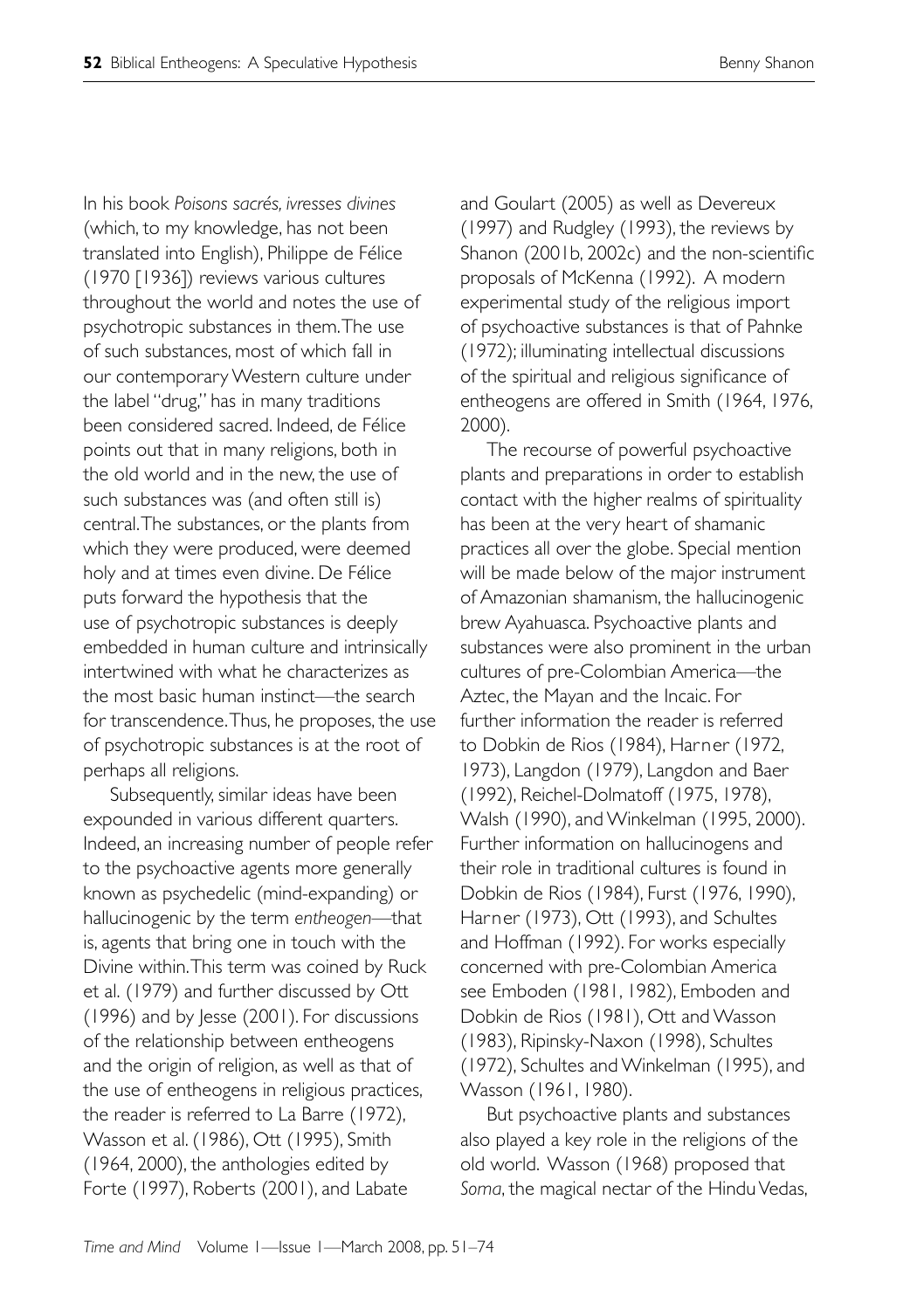

Figure I Peganum Harmala (photo: Avinoam Danin)

was actually an infusion of a hallucinogenic mushroom, Amanita muscaria. The sacred drink employed in ancient Zoroastrian religion, the Homa or Haoma, was also suggested to be a psychoactive agent, its constituent plant being the shrub Peganum harmala (harmal in Arabic). Indeed, Flattery and Schwartz (1989) argue that the Indian Soma was made of this shrub, not of a mushroom as suggested by Wasson.

The literary evidence concerning the prominence of altered states of consciousness in the religious rites of ancient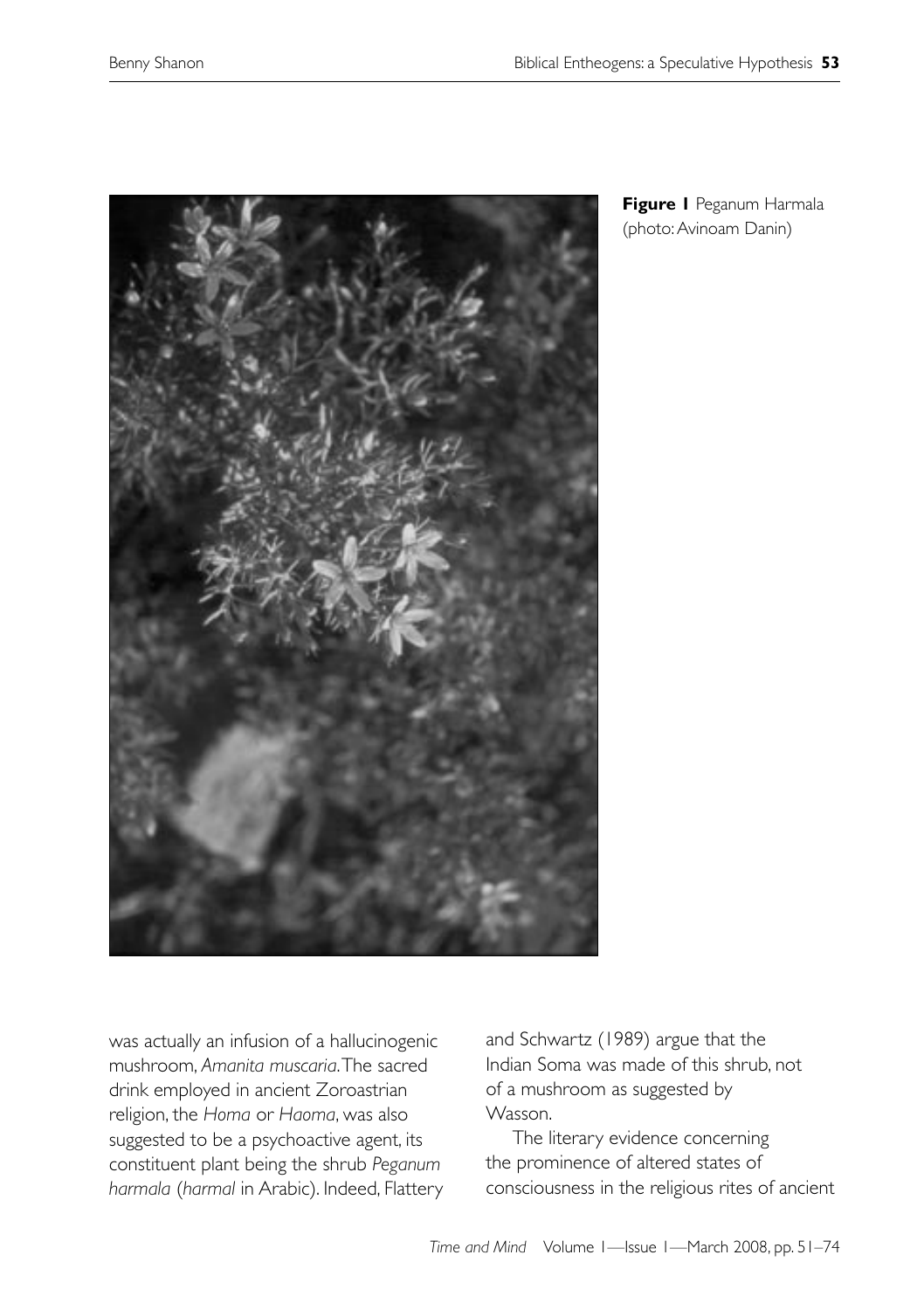India and Persia is quite abundant. The Rig Veda, the oldest classical Vedic scripture, is a compendium of hymns to Soma. In these, worshipers often praise the brew as a divinity and mark the special effects that it has induced in them. Zoroastrian hymns to Homa are similar. The following are my own free translations of textual examples presented in de Félice (1970 [1936]):

Oh, King Soma, prolong our lives Like the sun who nourishes the days every morning.

The Soma is full of intelligence It inspires man with enthusiasm It makes the poets sing.

We have drunk the Soma: we have come to be immortal, we have arrived at the Light, we have reached the Gods.

Half of me is in the skies, and the other extends to the low depths Have I drunk Soma? I am tall to the utmost, my elevation reaches the clouds Have I drunk Soma?

(Rig Veda)

Oh Haoma of gold, I am asking you for wisdom, force, victory, health, healing, prosperity and grandeur.

(Zen Avesta)

As for ancient Europe, Wasson and his collaborators (Wasson, Hoffman, and Ruck, 1978; Wasson et al. 1986) proposed that at the center of the famous Greek mysteries of Eleusis was the consumption of yet another psychoactive brew, one containing ergot alkaloids. (See also Ruck 2006, where the entheogenic role of mushrooms is discussed.)

Suggestions have been made that the three great monotheistic religions of the West-Judaism, Christianity, and Islam-also have their roots in the consumption of psychoactive substances. In his famous and controversial The Sacred Mushroom and the Cross, Allegro (1970) associated the origin of Christianity to a psychoactive mushroom; this work is primarily based on philological analysis. Other entheogenic theories concerning early Christianity were later put forth by Ruck, Staples, and Heinrich (2001) and Ruck (2006) as well as by Bennett and McQueen (2001) and, most recently, Gosso and Camilla (2007). In particular, basing their argumentation on the analysis of works of art and textual exegesis, Ruck and his associates proposed that early Christianity involved the use of psychoactive mushrooms. Further religious artwork from medieval Spain and Italy portrays associations between datura and sacred knowledge, hence a possible indication of an entheogenic use of this potent psychoactive plant (Celdrán and Ruck 2001).

Similar suggestions were also made in conjunction with Islam. Studying Arab and Bedouin folklore in southern Jordan, the independent investigator Rami Sadji hypothesized that Islam and pre-Islamic Arab religion are grounded in the use of entheogens (Sajdi at www.acacialand. com). And just as this manuscript went to press, a most interesting scholarly work discussing entheogens in Islam appeared (see Dannaway, Piper, and Webster 2006).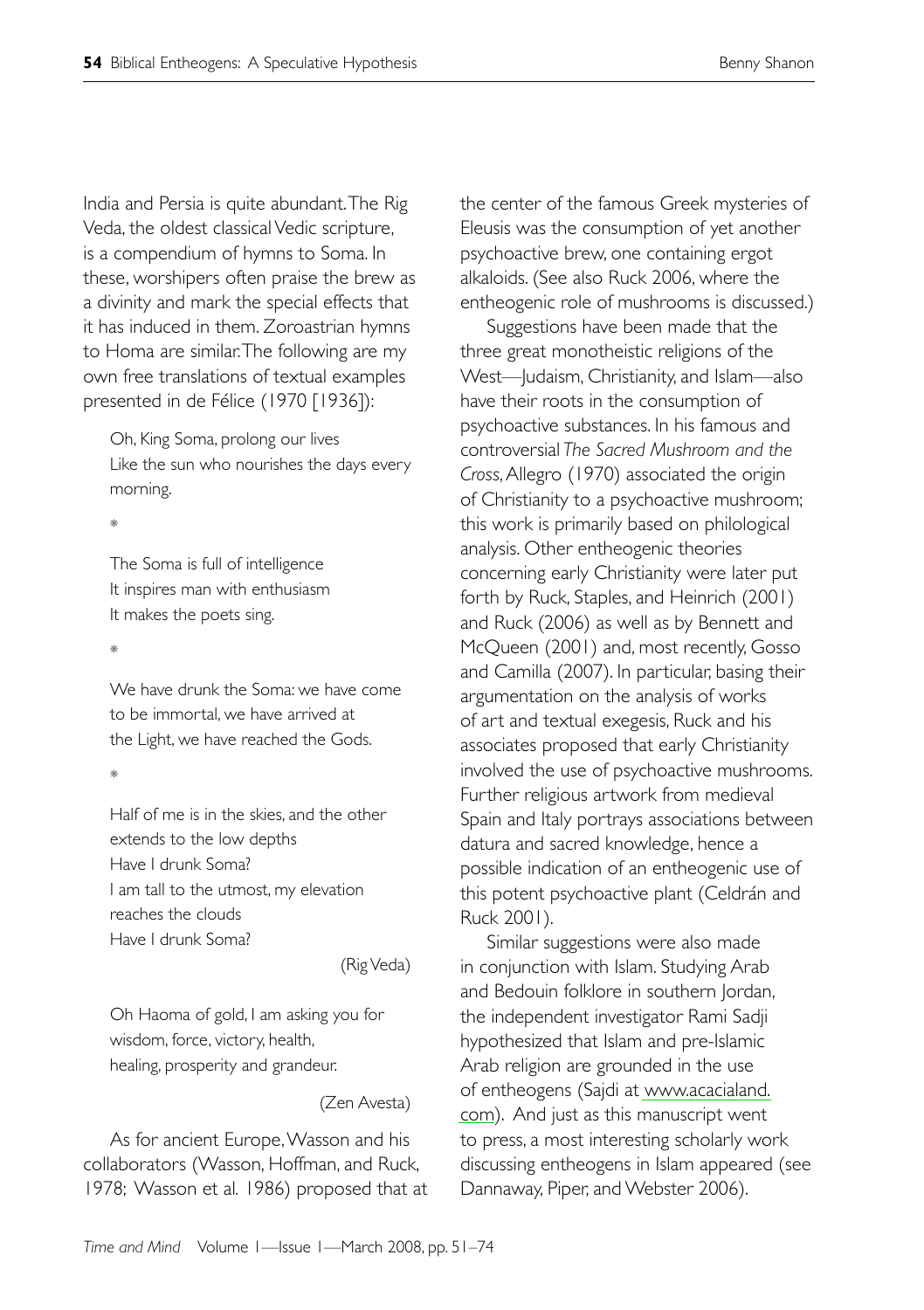This paper is concerned with Judaism. Merkur (1985, 2001), a psychoanalyst and student of religion, proposed that the Manna the people of Israel received from heaven during their wandering through the Sinai desert was actually an entheogen. Here I would like to put forth a hypothesis, admittedly speculative, regarding other enteogenic uses in early Hebrew religion.

Before turning to the subject matter itself, I would like to clarify the nature of my involvement in the issues at hand. I am a cognitive psychologist and a philosopher of psychology whose main professional concern is the phenomenology of human consciousness. For about twenty-five years I have been studying normal waking consciousness, and I have attempted to formulate a structured theory thereof (see Shanon 1989, 1998c, in press). Fifteen years ago, the contingencies of life led me to encounter the Amazonian powerful psychoactive brew Ayahuasca, and to have my first personal experiences with it. Subsequently, when reading about the topic, I was struck by the similarity between the visions I have had with the brew and those reported in the records of the experiences of indigenous Amerindians. This made me entertain the idea that Ayahuasca visions are not, as anthropologists have claimed (see Reichel-Dolmatoff 1975), the manifestation of the fantasies of the minds of primitive people, but rather a symptom of the working of the human mind, the mind of Homo sapiens in general. I shall note that at the time of my first encounter with Ayahuasca practically all scientific studies of this brew belonged either to the natural sciences (botany, pharmacology, physiology, and medicine) or to cultural anthropology. My

assessment, however, is that in its essence, the phenomenon at hand pertains to the realm of internal experience, and thus to the discipline concerned with mind and consciousness. In line with the pioneering insights of William James (1929) and Aldous Huxley (1971), I regard the study of psychoactive plants and their effects as a most precious avenue for the study of the human cognitive system in general and of the phenomenon of consciousness in particular. Thus, I have launched the first cognitivepsychological study of Ayahuasca ever conducted.

Empirically, my work is based on the interviewing of a large number of persons coming from different locales and contexts of use as well as on my own extensive experience with this brew. (I have partaken of it about 160 times in various locales and contexts.<sup>2</sup>) Theoretically, this research project presents a systematic, comprehensive charting of the various facets of the Ayahuasca experience and offers a novel theoretical framework to conceptualize them from a cognitive psychological perspective. The results of these investigations are reported in my comprehensive monograph The Antipodes of the Mind (Shanon 2002a) as well as in Shanon (1998a, 1998b, 2002b, 2003a, 2003c). One main finding of my research is that, indeed, Ayahuasca visions exhibit significant inter-personal commonalities that defy socio-cultural variations

Lastly by way of introduction, I am a Jew who, though not observant, finds the Jewish textual heritage to be personally very meaningful. Following my experiences with Ayahuasca, I came to regard various aspects of the Jewish heritage from a new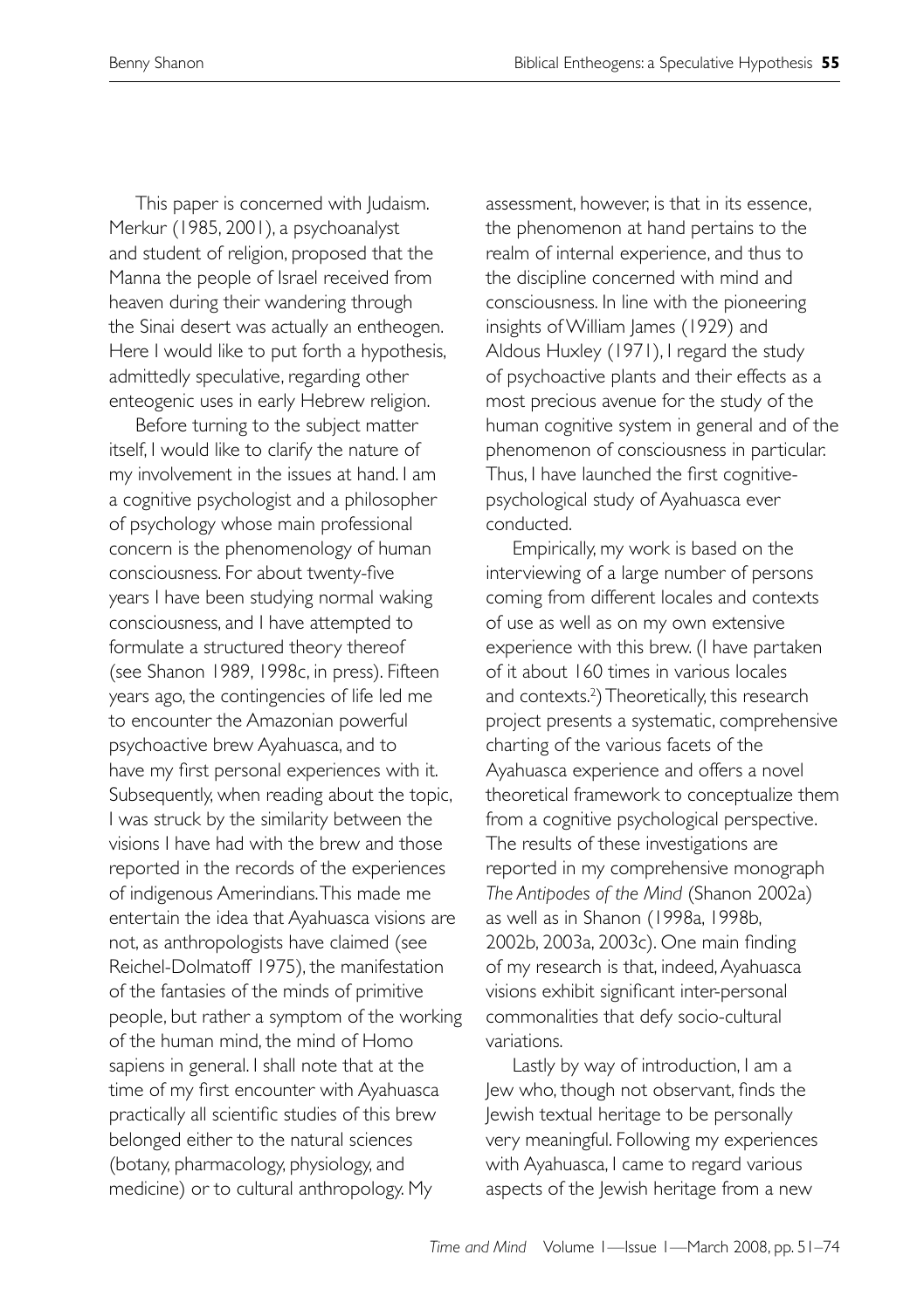perspective. Propelled by ideas on the role of entheogens in human history such as those reviewed above, I am here proposing still another entheogenic, admittedly speculative, hypothesis. The hypothesis originated in the finding of parallels between psychological effects induced by Ayahuasca and patterns described in the Bible in conjunction with special experiences and events in the life of the founder of the Israelite religion and its greatest prophet, Moses. The hypothesis is further corroborated by botanical and ethno-botanical information that I have collected, by linguistic considerations, by the exegesis of Talmudic and mystical lewish texts, by anthropological information pertaining to lewish and Mideastern traditional lore, as well as by psychedelic data pertaining to a concoction analogous to Ayahuasca. The textual and empirical information discussed below was gathered from various domains and pertains to a variety of academic and cultural disciplines. Some of the findings noted here are new, and the bringing of the different elements together is originally mine. All told, I would say that this research has been conducted in a way similar to that of an independent detective-like investigation.

#### Ayahuasca

Before I turn to Moses and the Bible, let me present some further information about Ayahuasca and about the Mideastern bush, harmal

Ayahuasca is one of the most important, and most powerful, of the psychoactive agents employed in Amerindian cultures (see Schultes 1982). Etymologically, "ayahuasca" in Quechua (the language of the Inca empire) is a compound word meaning

"the vine of the spirits" or "the vine of death."The brew is made out of two plants. Usually, the first is Banisteriopsis caapi (Malpighiaceae), a liana, whereas the second is Psychotria viridis (Rubiacaea), a bush which in the vernacular is referred to as chacruna. In common parlance, the term Ayahuasca is used to refer not only to the brew but also to the first of the two constituent plants. The indigenous peoples of the upper Amazon region have used Ayahuasca for millennia, and in the vast region including western Brazil and the eastern areas of Ecuador, Peru and Colombia, Ayahuasca has been the main pillar of the native culture. In the past, Ayahuasca was used for all major decisions of a tribe, particularly declaring war and locating game for hunting. It was also at the center of initiation rites. Today, Ayahuasca remains a common instrument of shamans and medicine-men (see for instance Reichel-Dolmatoff 1971, 1975, 1978; as well as Dobkin de Rios 1972, 1992; Langdon, 1979, and Luna 1986). The brew also serves as a pivotal sacrament in several new syncretic religions that bring together the old Amerindian traditions of the Amazon and popular Christianity (see Labate and Sena Araújo 2002; Polari 1999).

Typically, Ayahuasca induces powerful visions as well as hallucinations in all other perceptual modalities. Pronounced nonperceptual cognitive effects are also manifest. These include personal insights, intellectual ideations, affective reactions and profound spiritual and mystical experiences. Moreover, Ayahuasca may introduce those who partake of it to what are experienced as other realities. Those who consume the brew may feel that they are gaining access to new sources of knowledge and that the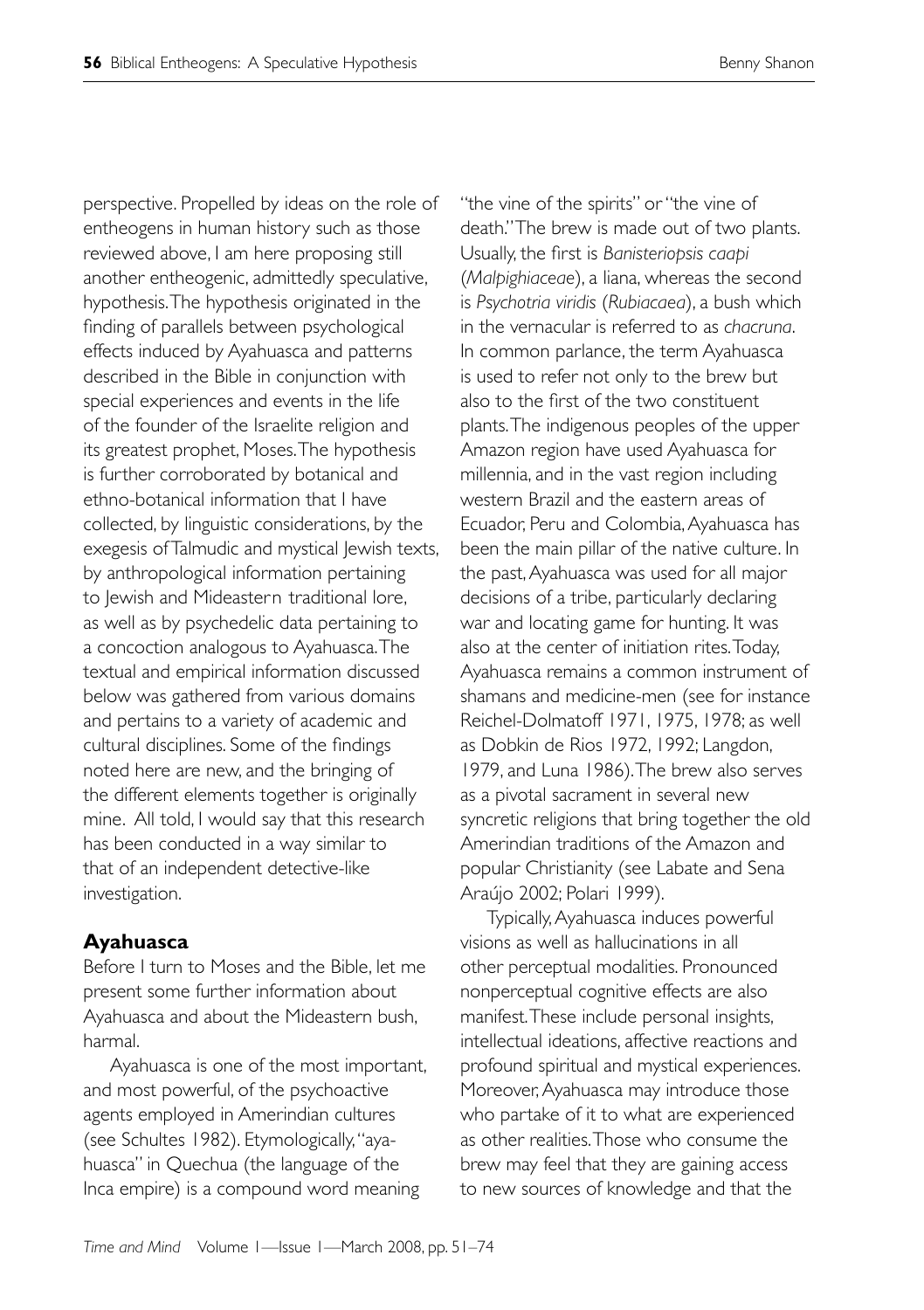mysteries and ultimate truths of the universe are being revealed to them. All this is often coupled with what Ayahuasca drinkers describe as an encounter with the Divine.

Chemically, the main active constituents of the brew are the alkaloids N.N-Dimethyltryptamine or DMT, harmine, and harmaline. The first is a potent hallucinogen, but it is inactive when taken orally. The deactivation of DMT is itself blocked by the other constituents, all beta-carbolines which are monoamine oxidase (MAO) inhibitors. The beta-carbolines protect the DMT from deamination by the MAO and thus render it orally active. (For a classical review, see Schultes 1972; for more recent comprehensive discussions, see Ott 1993, 1994, as well as Strassman 2001.)

The consumption of each constituent of the Ayahuasca potion alone does not result in hallucinatory effects.<sup>3</sup> For this, the two indicated plants (or their functional equivalents) are needed. Specifically, DMT, the substance inducing the hallucinations, is found in the chacruna, whereas the other compounds are found in the Ayahuasca vine. It is often said that the first constituent gives light, whereas the second gives forceful energy, but for the hallucinogenic effects the combination of the two is necessary. At times, alternative constituent plants are used, but the basic principle is always maintained: one plant contains DMT whereas the second contains the MAO inhibitors

As noted above in Brazil there are several syncretic religions combining Christian and/or African traditions with Ayahuasca rituals. In one such religion, the Church of Santo Daime, hymns are sung during the Ayahuasca (in that context the brew is called Daime-in

vernacular Brazilian Portuguese, "give me") session. Personally, I was very much struck by the great similarity between many of these hymns and those of the Vedic and Zoroastrian traditions. The following are my own free translations of some representative fragments of Daime hymns; the interested reader is referred to MacRae (1992) and Polari (1999):

Daime force, Daime light Daime love !<sup>4</sup>

Daime ... the professor of all professors

I have taken this drink It has incredible power It demonstrates to all of us Here in this truth

I have climbed. I have climbed. I have climbed I have climbed with joy When reaching the Heights I encountered the Virgin Mary

I have climbed. I have climbed. I have climbed I have climbed with love I have encountered the Eternal Father And the Redeemer, Jesus Christ

The hymns from which these fragments are taken are said to have been received by the founder of the Daime Church. Mestre Irineu Sera, a rubber-plantation worker who lived in the Bolivian and Brazilian Amazon during the early part of the twentieth century. Surely, he did not know of either the Vedas or of the Zoroastrian religion. I have cited from these hymns, even though they pertain to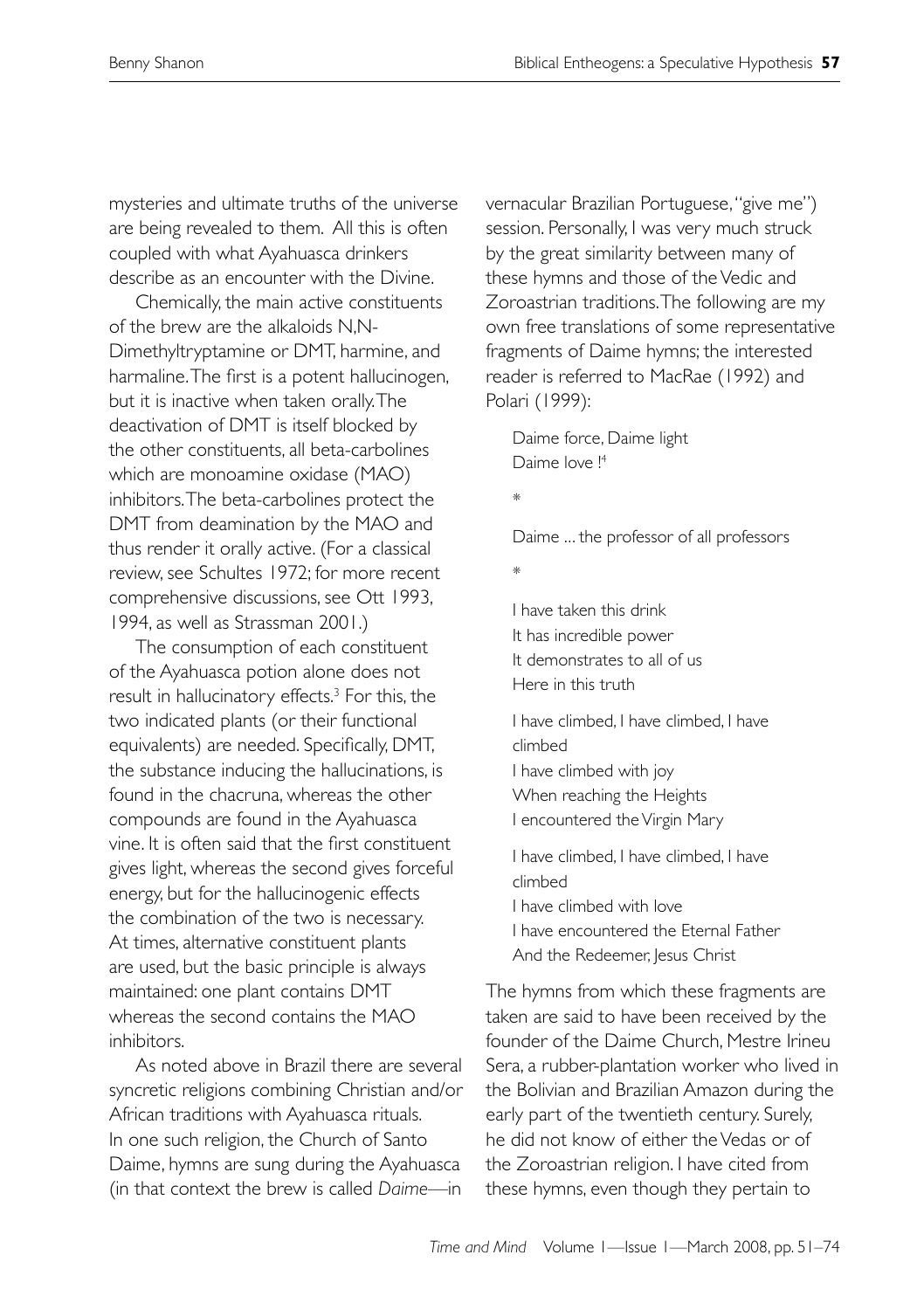a tradition totally different from that which is the topic of this paper, to give further support to the hypothesis, made by Flattery and Schwartz (1989) and cited above, according to which the Hindu Soma and the Iranian Haoma are to be identified with Peganum harmala, the Near Eastern harmal.

#### **Harmal**

The MAO inhibitors harmine and harmaline contained in Banisteriopsis cagpi are also found in the above mentioned shrub of the Near East, Peganum harmala. Indeed, the scientific name of the plant as well as the names of the active substances in question derive from the name harmal. In Arabic, this means "taboo" as well as "sacred." Of the same root is the Hebrew word herem, which means "taboo."

Having had quite extensive experience with Ayahuasca, I was curious about harmal. Following the instructions of Dr. Mina Paran, a pharmacologist who is an expert on the medicinal plants of the Land of Israel, I found a large field of the plant. It was just in front of the Qumran caves, the home of the Essenes, the ancient Judaic (and perhaps proto-Christian) mystic group who lived in the Judaean desert from the second century BCE to the second century CE. Qumran is also the place where the oldest biblical manuscripts (along with other religious texts), the so-called Dead Sea scrolls, have been found. I was startled. Intuitively, it seemed to me evident: The Essenes must have made use of this psychoactive plant. I did not have any empirical proof for this but found the coincidence most powerful.

In the Bible there is not a single mention of harmal. Or rather, we do not know of any. Of course, the old Hebraic text is replete

with names of plants whose botanical identification we do not know or of which we cannot be certain.

However, harmal is associated with a long medicinal tradition in the Near East. Feliks (1997) reports that a twelfth-century Jewish encyclopedia-like text describes harmal as a medicinal plant. Inquiries I have made in Israel with Jews from Iran and Morocco confirmed that harmal was traditionally associated with various magical and curative powers. In Iran, harmal (known as asphan) incense was used to exorcize evil spirits, whereas Moroccan Jews used harmal in various medical treatments as well as for the induction of abortion. Further still Yemeni Jews used the plant to heighten one's spirit and in treatments against depression, and in (Arabian) Egypt it was known to have hallucinogenic properties (for reviews of which, see Emboden 1972; Danin 1983; and Palevitch and Yaniv 1991). Surfing on the Internet I encountered the abovementioned site of the lordanian researcher of traditional Bedouin medicine, Rami Sajdi. Saidi discovered that Bedouin healers have used harmal for both medicine and sorcery. Sajdi also reports on many mythological and folkloristic tales associated with the plant.

#### **Moses and the Psychedelic Experience**

Let us now go back to the Old Testament, to Moses. As written in conjunction with his passing away, at the very end of the Pentateuch: "There arose not a prophet since in Israel like unto Moses, whom the Lord knew face to face" (Deuteronomy 34:10; see also Exodus 33:11; all citations in this paper are taken from the King James translation). Indeed, in the lewish tradition it is said that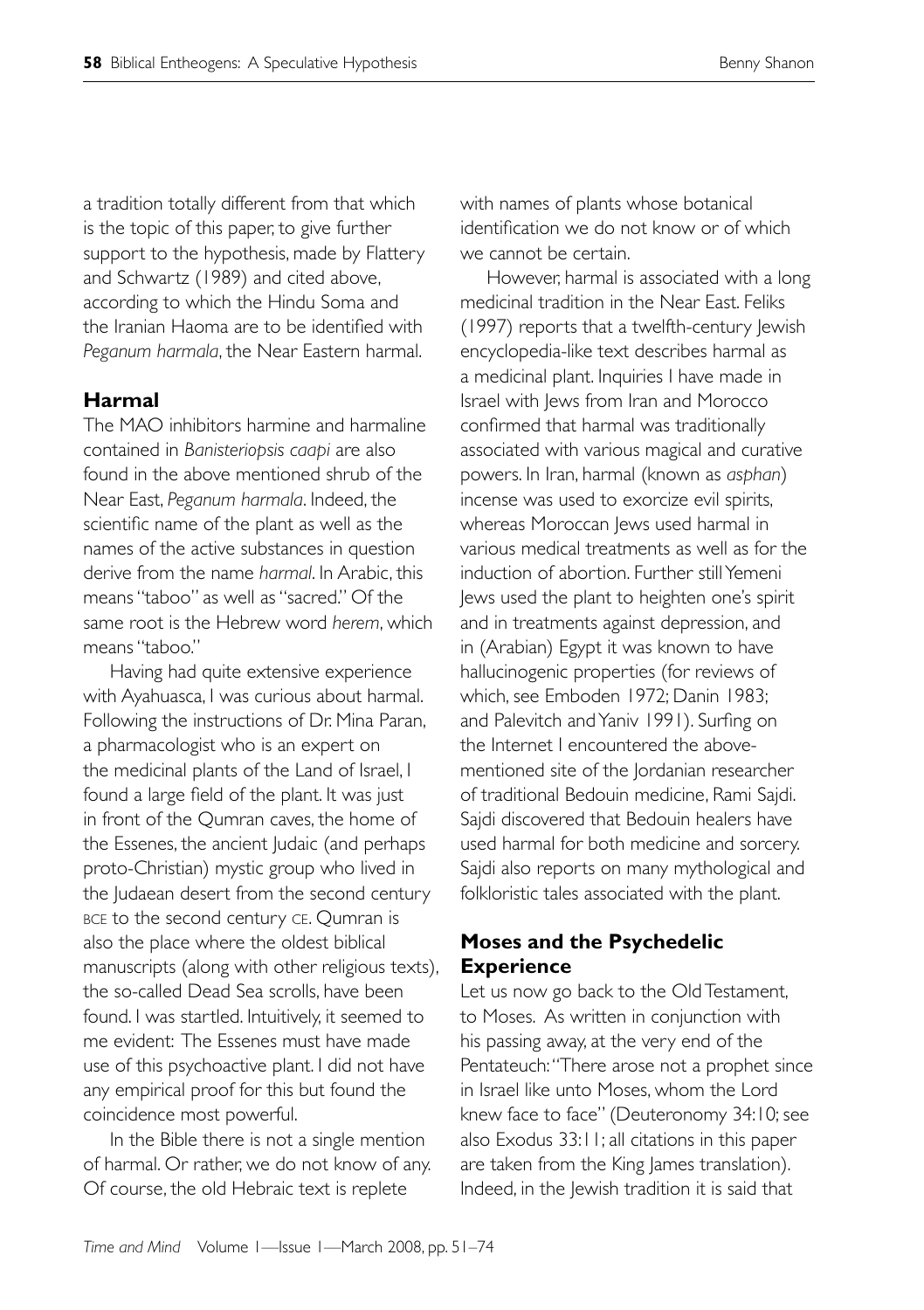whereas all prophets saw the divine through a speculum that does not shine, only Moses saw God through a speculum that shines and spoke to him directly, face to face (Babylonian Talmud, Tractate Yevamot, 49b); for further discussion, see Scholem (1993) and Wolfson (1994).

Following are five episodes in Moses' life that struck me as exhibiting patterns that are typical of psychedelic experiences. More specifically, all patterns are very similar to ones that, in my own personal experience corroborated by interviews with a great number of other users of the brew, are encountered while under the effects of Ayahuasca.

The first episode is Moses' very first encounter with God. It took place in the Sinai desert, where Moses resided with his father-in-law, lethro, who was the priest of the desert people of Midian. Consider the following:

Moses kept the flock of lethro ... and he led the flock to the backside of the desert, and came to the mountain of God, even to Horeb. And the angel of the Lord appeared unto him in a flame of fire out of the midst of a bush: and he looked, and. behold, the bush burned with fire, and the bush was not consumed. And Moses said, I will now turn aside, and see this great sight, why the bush is not burnt. And when the Lord saw that he turned aside to see. God called unto him out of the midst of the bush, and said. Moses, Moses, And he said, Here am I. (Exodus 3:1-4)

Encountering the Divine is one of the most powerful experiences associated with highlevel Ayahuasca inebriation, (For an extended description of the experiences within the

indigenous Amazonian context, the reader is referred to Payaguaje 1983; for other examples and further discussion, see Shanon 2002a, 2001b, 2002c.) Experiences of this kind, however, are private and delicate to the utmost and I prefer not to comment on them further. Rather. I would like to focus on the other element in the description, the bush which was not consumed.

I propose that this event involved no change in the real world, having nothing to do with either the bush or the fire. Rather. it reflected a radical alteration in the state of consciousness of the beholder—that is, Moses. Moses' sense of time changed, and an actual moment in physical time was subjectively perceived as an eternity. Such altered perception of time is common with high levels of Ayahuasca inebriation (Shanon 2001a). Thus, gazing at the bush, Moses felt that much time had passed. In particular, he felt that enough time had passed for the bush in front of him to be burnt and consumed. But in the external physical domain, only a fraction of a second had elapsed, hence no actual change in the bush was perceived.

Also of interest is a comment made by Feliks (1994) in a lexicon of plants of the Holy Land. He notes that various (uncited) investigators have proposed that the bush was either a plant that produces light scintillations or that it was a hallucinogen. In the latter case, he suggests the gum that grows on acacia trees. We shall return to acacia below.

A second biblical episode is that of the encounter of Moses and his brother Aaron with Pharaoh's sorcerers. In it both parties transformed rods into serpents (or great reptiles). As attested by both the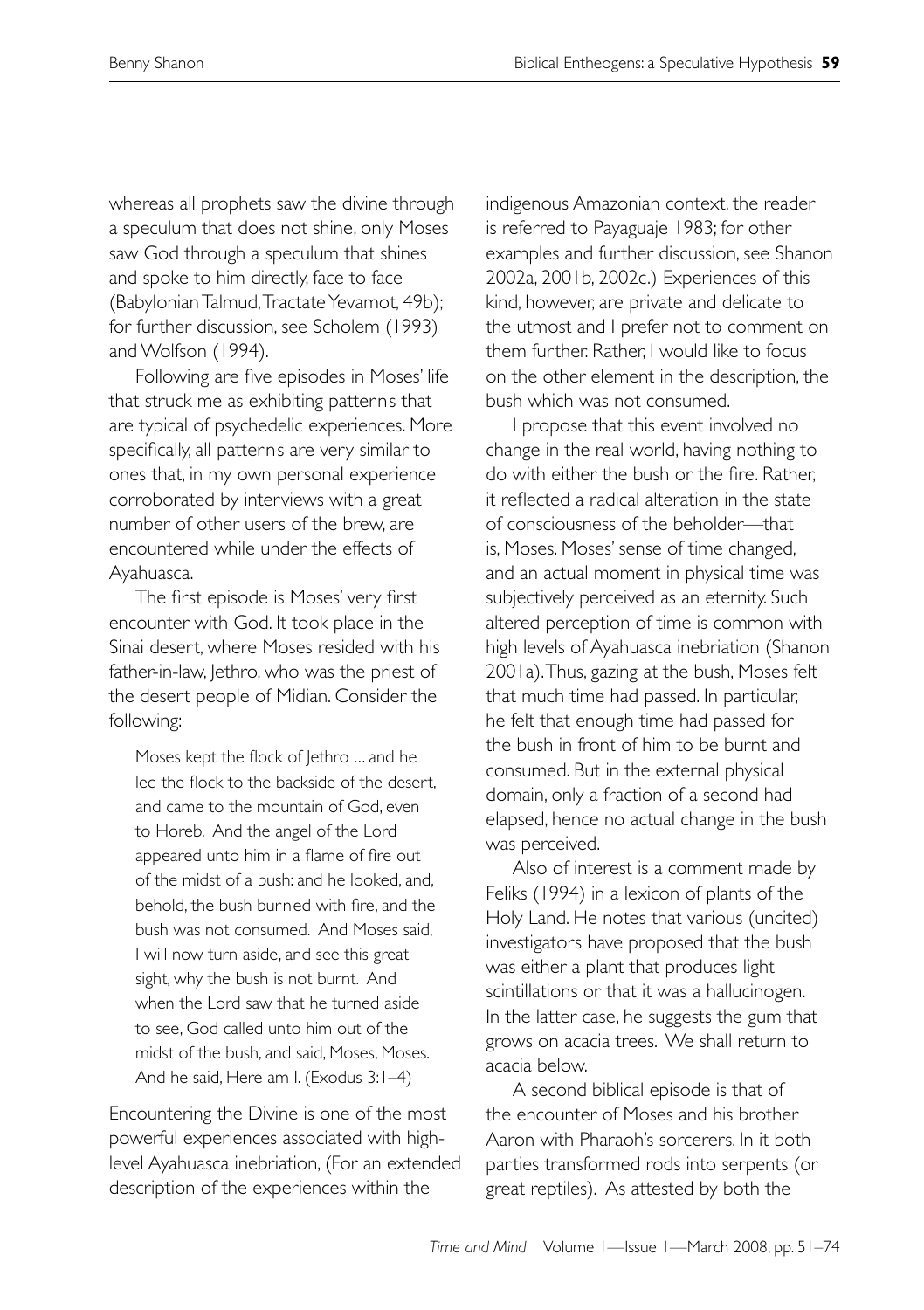anthropological literature (for a review, see Luna and Amaringo 1991) and my own empirical research (Shanon 1998a, 2002a), in Ayahuasca visions serpents are most common. Moreover, visions in which rods and pillars of wood are transformed into serpents are reported as well.

Third, let me turn to the most sacred and tremendous event in the Hebrew Bibletheophany at Mt. Sinai. It is on this occasion that the Ten Commandments were given and it was then that the covenant between God and Israel was established. With this, Israel was made into a people. All the Children of Israel were present. They had to prepare themselves in three days of purification and sanctification, during which no sexual activity was allowed. It is said that God came upon the mountain and that under penalty of death no one except for Moses was allowed to step forward:

And it came to pass on the third day in the morning that there were thunders and lightnings, and a thick cloud upon the mount and the voice of the trumpet exceeding loud; so that all the people that was in the camp trembled ... And all the people saw the thunderings, and the lightnings, and the noise of the trumpet, and the mountain smoking. (Exodus 19:16;  $20:18$ 

[After the laws were given, the people of Israel offered sacrifices and]: They saw the God of Israel and there was under his feet as it were a paved work of sapphire stone, and as it were the body of heaven in his clearness ... And the sight of the glory of the Lord was like devouring fire on the top of the mount in the eyes of the children of Israel. (Exodus 24:10, 17)

There are several features in the foregoing description that resemble prominent characteristics of the Ayahuasca experience. Before I turn to these, however, let me underline the three-day purification, including the abstention from sexual activity. In all traditional contexts of Ayahuasca use, such restrictions are standard.<sup>5</sup>

Turning to the experience of theophany itself, I shall highlight three features which are also common with Ayahuasca. The first is fire. In all contexts of its use, the Ayahuasca experience is characterized as an encounter with light. People who have partaken of the brew often speak of supreme light, many times in the form of fire. In advanced levels of Ayahuasca inebriation, the seeing of light is accompanied by profound religious and spiritual feelings. On such occasions, one often feels that in seeing the light one is encountering the ground of all Being-that which is the source of everything that exists and the power that sustains the cosmos, life, and the mind. Many identify this power as God. In Shanon (2002a), I devote special discussion to the experiences of supreme light. By way of example here is a report furnished by one of my informants:

In front of me was a most brilliant source of light, like a lantern of many, many facets. I knew that were I to look at it straight ahead I would collapse and perhaps die. Thus, I turned my head. During this experience, I felt as if I was losing my sense of self and the faculty of memory.

The second feature to be noted is the fear of death. Such fear is very common with Ayahuasca. Indeed, drinkers of the brew often feel that they are about to die. Significantly, as noted above, etymologically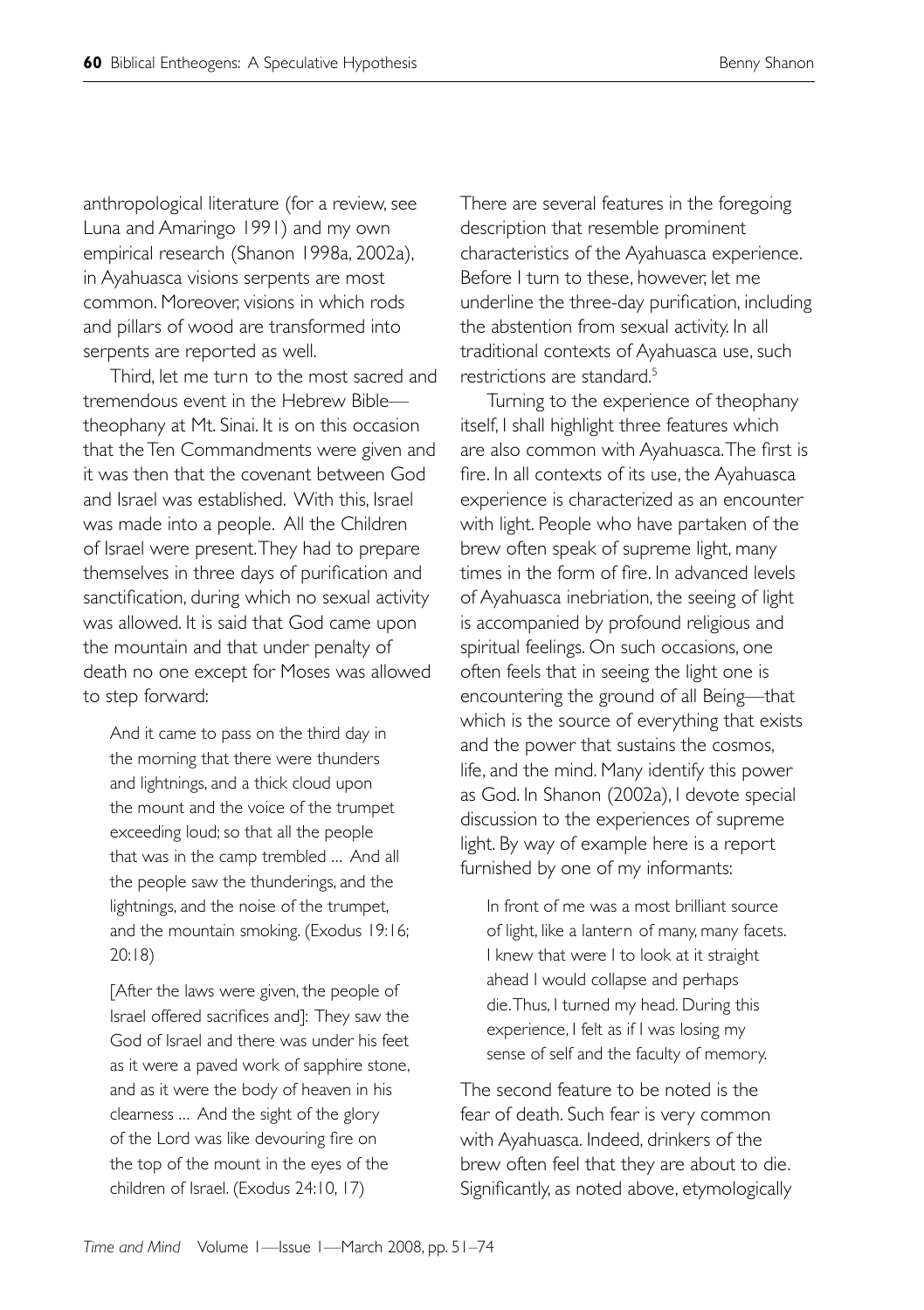the term "ayahuasca" is associated with death.

Third is synaesthesia, that is, the blending of percepts pertaining to different sensory modalities. In the biblical text cited above. we read that the Children of Israel saw the thunder and the noise of the trumpet. Both a review of the anthropological literature and my own empirical studies reveal that the seeing of auditory material is very common with Ayahuasca. Other synaesthetic effects are also encountered, but they are less common (for further discussion, see Shanon 2003d).

Going on with Moses' life, I now note the fourth episode:

And Moses said unto the Lord. See, thou sayest unto me, Bring up this people; and thou hast not let me know whom thou wilt send with me. Yet thou hast said, I know thee by name, and thou hast also found grace in My sight. Now therefore, I pray thee, if I have found grace in thy sight, shew me now thy way, that I may know thee, that I may find grace in thy sight ... And he said, My presence shall go with thee, and I will give thee rest. And he said unto him, If thy presence go not with me, carry us not up hence ... And the Lord said unto Moses. I will do this thing also that thou hast spoken: for thou hast found grace in my sight, and I know thee by name ... And he said, I will make all my goodness pass before thee, and I will proclaim the name of the Lord before thee; and will be gracious to whom I will be gracious, and will shew mercy on whom I will shew mercy. And he said, Thou canst not see my face; for there shall no man see me, and live. And the Lord

said, Behold, there is a place by me, and thou shalt stand upon a rock. And it shall come to pass, while my glory passeth by, that I will put thee in a cleft of the rock, and I will cover thee with my hand while I pass by. And I will take away mine hand and thou shalt see my back parts; but my face shall not be seen. (Exodus 33: 12-23)

This episode is most amazing. Indeed, it has perplexed traditional lewish scholars throughout the ages. How can God have a face and a back? How can any part of Him be seen? Maimonides, the great Medieval scholar and rationalist philosopher, explained that in this context the epithets 'Face' and 'Behind' refer respectively to higher and lower levels of man's understanding of the Divine or to central or peripheral aspects of His essence (see Maimonides 1963). But again, the Ayahuasca experience suggests another explanation. Seeing creatures without being able to see their faces is a common aspect of the Ayahuasca experience. This is explicitly noted in the folklore of various Amerindian groups and corroborated in my own investigation. In one of the interviews I conducted with non-indigenous experienced drinkers of Ayahuasca in Rio de Janeiro, in response to my (standard) query as to the most impressive Ayahuasca vision that the informant had had, I received the following description:

I saw a creature. It was a woman, but not a normal person, not a regular human being. I saw this woman clearly, but I could not see her face. I so much wanted to see her face, and I implored her Please, please show your face to me. She walked forward, away from me, with her back to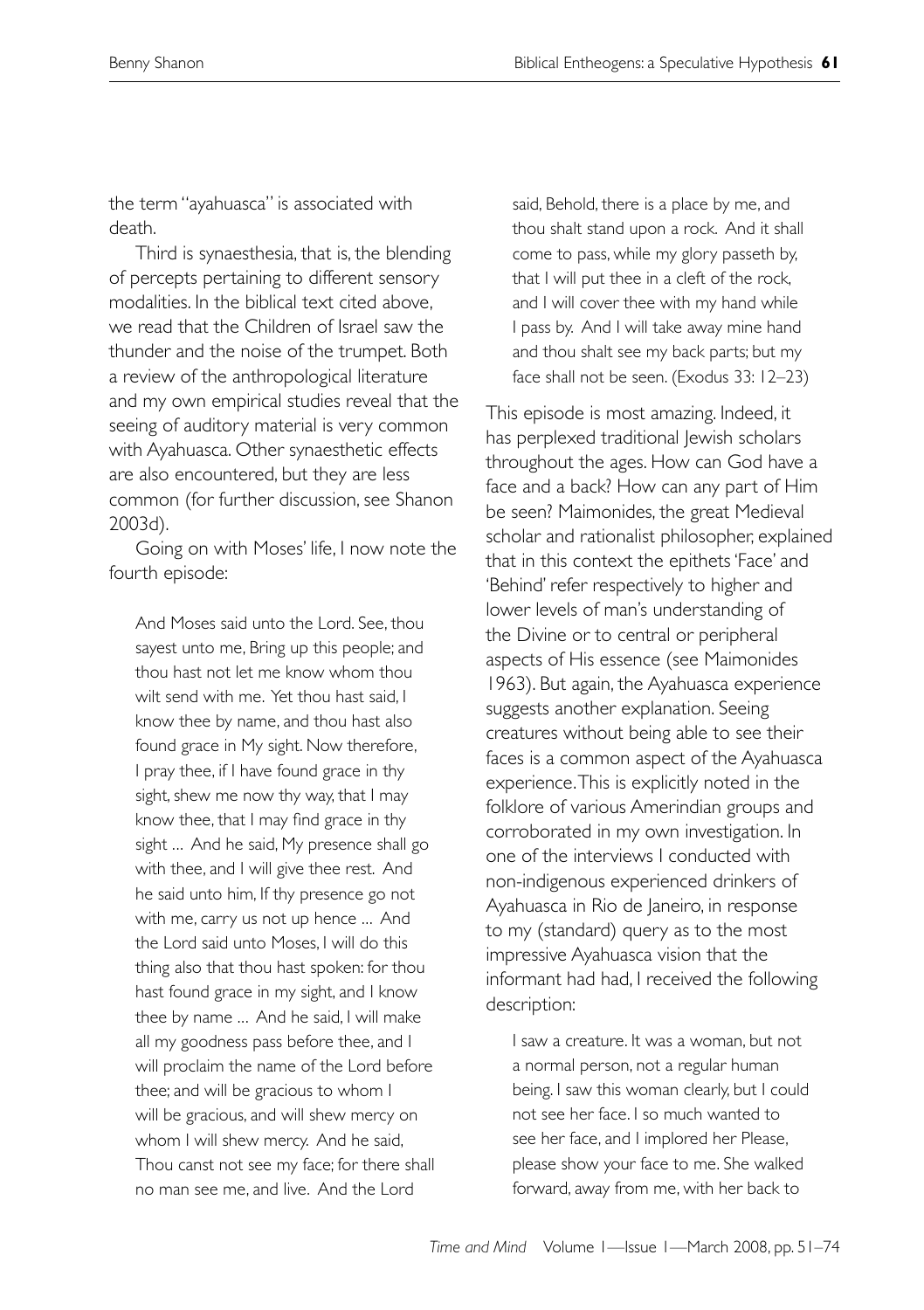me. I continued to implore her. Very swiftly she turned her head backwards, towards me. It was so swift that I could hardly see anything. The only thing I detected was a smile. She had smiled at me in a fashion which was both benevolent and slightly mocking, as if to indicate how small I was as a human being. And then she went on walking with only her back towards me.

What I find most striking in the biblical description is not only God's hiding of his face, but Moses' entreating. What happens during an Ayahuasca session, and in particular what one sees in the visions that the brew induces, is not merely a function of the brew itself. The person partaking of the brew has a most important contribution as well. With the same quantity of the same brew, different persons may experience visions of different degrees, as may a single person in different contexts. It is as if what happens during an Ayahuasca session is an interaction, a pas de deux, between the brew and the person who has partaken of it. As every long-term user of Ayahuasca discovers, with experience one learns to handle the brew and the mental energies it generates. And with experience one can go farther and advance in one's journeys in the regions of non-standard consciousness. As explained in detail in Shanon (2002a, 2002b), with experience one's interaction with one's visions becomes more active. At the beginning, one only sees 'things', later (or with higher levels of inebriation), one may step into scenes. With more experience, one can interact with the entities, creatures or objects that one sees in one's visions. In the most advanced (hence, rare) cases, one might even direct (as does the director of a film)

what is going to happen during the vision. Moreover, whereas the novice is utterly passive, advanced drinkers of Ayahuasca will often exercise more effort and attempt to penetrate the 'Ayahuasca world' more deeply. Some people may be more insistent than others. Facing a gate, some will venture to enter others will be afraid to do so: seeing a door, some will attempt to open it, whereas others will pass by; if the door does not open, some will insist, implore, perhaps pray, hoping that it eventually opens, revealing more and more secrets. Indeed, many see the Ayahuasca experience as precisely that-an occasion to discover secrets-of this or other realities. My own investigations indicate that it is precisely the person with this attitude (as compared, for instance, to those who partake of the drink just in order to be cured and to gain well-being) who has the most powerful visions. Having such an attitude is symptomatic of certain personality traits; these include inquisitiveness, venturesomeness, courage, daring, determination, insistence, perseverance, as well as a propensity to be attracted to the magical and secretive. Reading the Scriptures reveals that Moses exhibited all these personality traits. In fact, we see this in his very first encounter with the Divine, the first episode examined here, that of the bush in the desert.

Not indicated in the biblical texts associated with Moses is the seeing of disembodied eyes. This, however, is a feature noted in the most explicit visual description of Divine revelation-that in the first chapter of the book of Ezekiel, known as the Vision of the Chariot. In an independent analysis (Shanon 2003b) I have compared this famous biblical account with powerful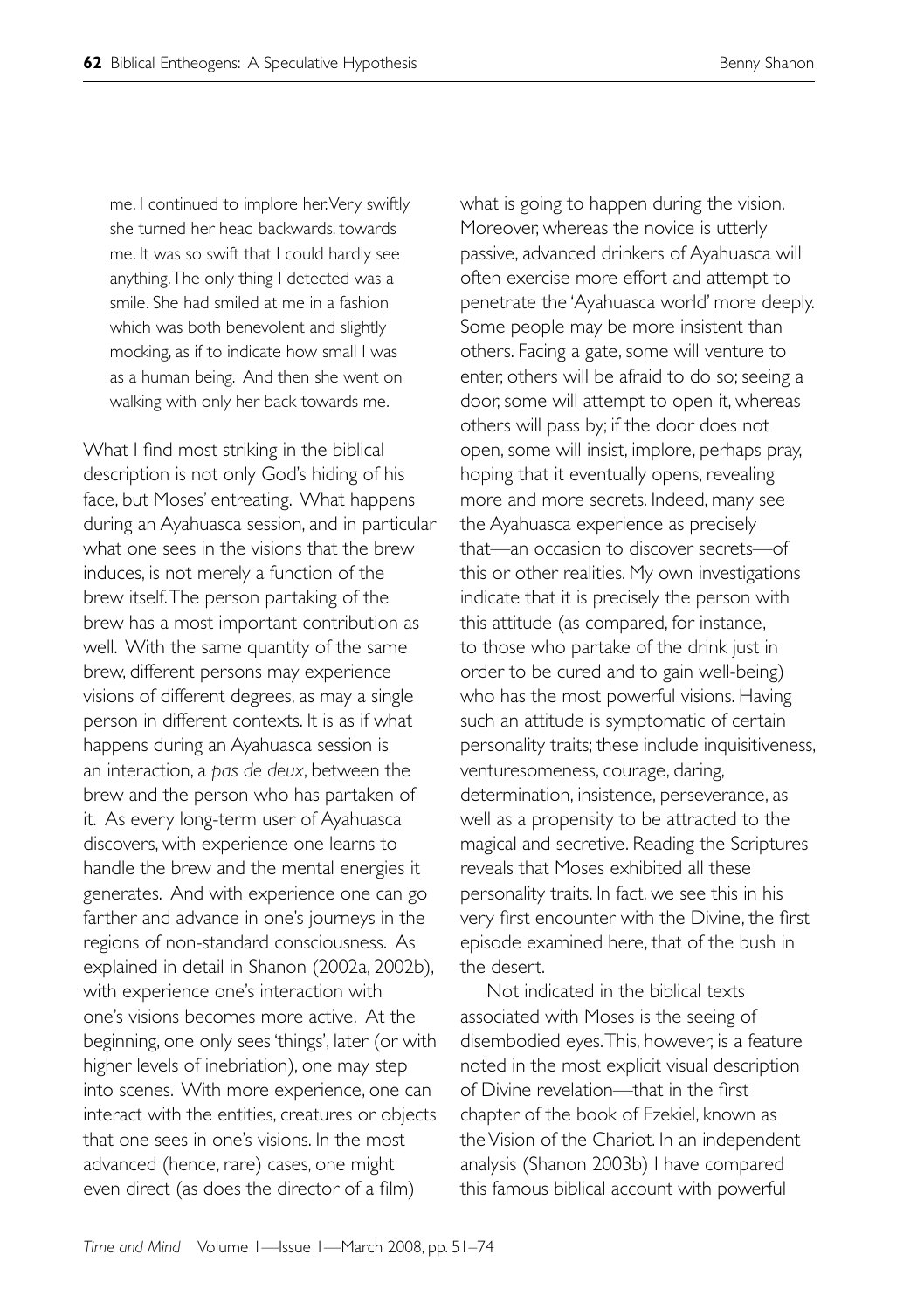Ayahuasca visions and marked significant similarities between the two. I shall note that the latter are also reminiscent of descriptions of celestial realms in the Jewish mystical tradition known as the literature of the Merkava (chariot) or Heikhalot (palaces), which spans from the second to the fifth century CE.

The fifth and last item pertaining to Moses that I would like to mention as symptomatic of a psychedelic experience is that noted by all who saw Moses when he came back the second time from the Mount. bringing the tables of the Law-the skin of [Moses'] face shone (Exodus 34:30). I have found this to be a very common, practically universal, experience: after Ayahuasca sessions, people seem to be shining-they look younger, the skin of their face is smooth, their eyes are full of light, and they appear to be especially beautiful.

Let us take count. Inspecting various episodes in the life of Moses, one encounters striking similarities with features characteristic of the altered states of consciousness induced by the Amazonian brew Ayahuasca. Indeed, the biblical episodes describe experiences that are among the most common with this brew. These include serpentine metamorphosis, synesthesia, intense light, seeing creatures without faces and the encounter with the Divine. Whereas the detection of light and the encounter with the Divine are not specific to Ayahuasca, the other features noted are especially symptomatic of this particular entheogen. Having established the basis for the characterization of Moses' special religious experiences as DMT-induced altered states of consciousness, let me turn to the psychotropic substance at hand and

examine whether it could have been within Moses' (and that of his fellow Israelites) reach. The following discussion will attempt to show that the answer to this question is a definite yes.

#### Shittim—a Possible Biblical **Entheogen**

In the book of Exodus, immediately following the account of the Mt. Sinai theophany, we read:

And the Lord spake unto Moses, saying, Speak unto the children of Israel, that they bring me an offering: of every man that giveth it willingly with his heart ye shall take my offering. And this is the offering which ye shall take of them: gold, and silver, and brass. And blue, and purple, and scarlet and fine linen and goats' hair. And rams' skins dyed red, and badgers' skins and shittim wood. Oil for the light, spices for anointing oil, and for sweet incense. Onyx stones, and stones to be set in the ephod [the high priest's vestment, B.S.], and in the breastplate. And let them make me a sanctuary; that I may dwell among them. According to all that I shew thee, after the pattern of the tabernacle, and the pattern of all the instruments thereof, even so shall ye make it. And they shall make an ark of shittim wood ... and thou shalt overlay it with pure gold, within and without shalt thou overlay it, and shalt make upon it a crown of gold round about ... And thou shalt make staves of shittim wood, and overlay them with gold. And thou shalt put the staves into the rings by the sides of the ark, that the ark may be borne with them ...Thou shalt also make a table of shittim wood ...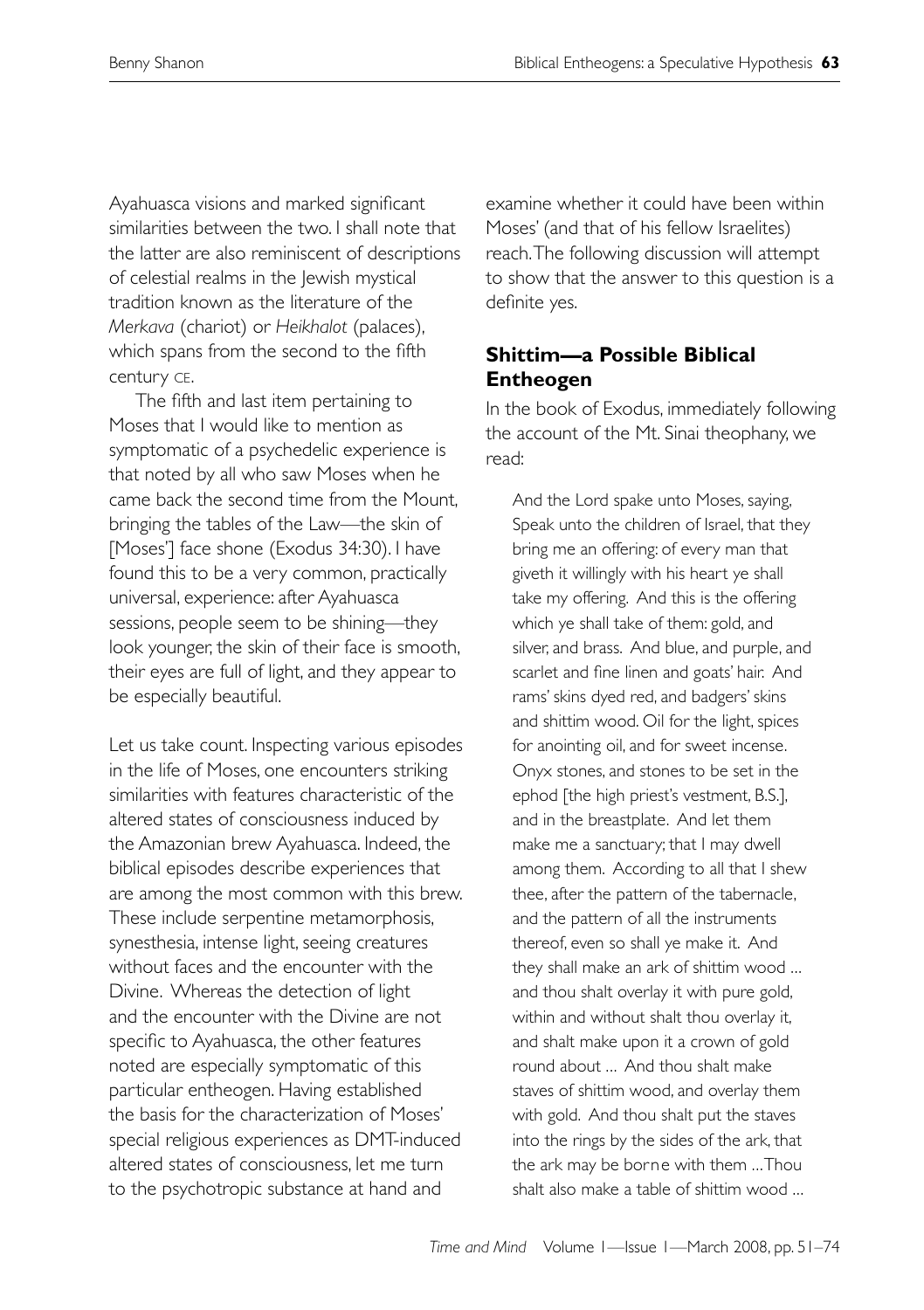and thou shalt overlay it with pure gold, and make thereto a crown of gold round about ... and thou shalt set upon the table shewbread before me always ... And thou shalt make boards for the tabernacle of shittim wood standing up ... and thou shalt make ... sockets of silver under the ... boards ... And thou shalt make bars of shittim wood ... and thou shalt overlay the boards with gold. (Exodus  $25: 1-14$ , 15-29, abridged)

And thou shalt make a vail of blue, and purple, and scarlet, and fine twined linen of cunning work ... And thou shalt make an hanging for the door of the tent, of blue, and purple, and scarlet, and fine twined linen, wrought with needlework. And thou shalt make for the hanging five pillars of shittim wood, and overlay them with gold, and their hooks shall be of gold; and thou shall cast five sockets of brass for them. (Exodus 26: 31, 36-7)

And thou shalt make an altar of shittim wood ... and thou shalt overlay it with brass ... And thou shalt make staves for the altar staves of shittim wood, and overlay them with brass. (Exodus 27: 1, 2, 6)

The materials listed throughout this passage are precious. This is obvious for gold, silver, and precious stones. The dyes of blue, purple, and scarlet were extremely costly in the ancient Near East and they were highly valued. The only item that stands out is 'shittim', a type of wood. As indicated by the long citation, this item plays a central role in the construction of the tabernacle -the frame of the tent, the ark, the table, the supportive boards are all made of this tree

Let me, before going on, make a linguistic clarification. In the original Hebrew text, the expression is "atzei shittim." Atzei is a plural form of etz, tree or wood, and shittim is the plural of shita, acacia. The proper translation of atzei shittim should have been "acacia trees". Indeed, the modern Jerusalem Bible translates the expression at hand either to "acacia" or to "acacia wood."

Why shittim? Traditional lewish scholars have explained that the poor, those who do not have at their possession gold and silver, should provide wood. I would like to propose another explanation-the tree having psychoactive properties. There are many varieties of the tree, and it grows not only in the Sinai desert, but also in Australia, Mexico, and South America. Subspecies growing in the Sinai peninsula and in the Negev desert of southern Israel and containing DMT are Acacia albida (Mimosaceae), Acacia lactea (Mimosaceae) and Acacia tortilis (Mimosaceae). Also containing DMT are Acacia seyal (Mimosaceae) and Acacia nilotica (Mimosaceae), which grow in Egypt (see Shulgin and Shulgin, 1997). Feliks (1997) proposes that the biblical shittim is Acacia albida; Duke (1983) associates the shittim with Acacia seyal. However, Danin (personal communication), the present-day leading expert on the plants of the Land of Israel, has pointed out to me that neither of these plants grows in the Sinai peninsula. (See also Alon, 1993; as well as on the Flora of Israel Online website, <flora.huji.ac.il> and website of the Hebrew University botanical gardens <www.botanic.co.il/A/catalog.asp>.) Thus, the most likely candidates seems to be Acacia tortilis and Acacia lactea. In sum, while the particular identification of the biblical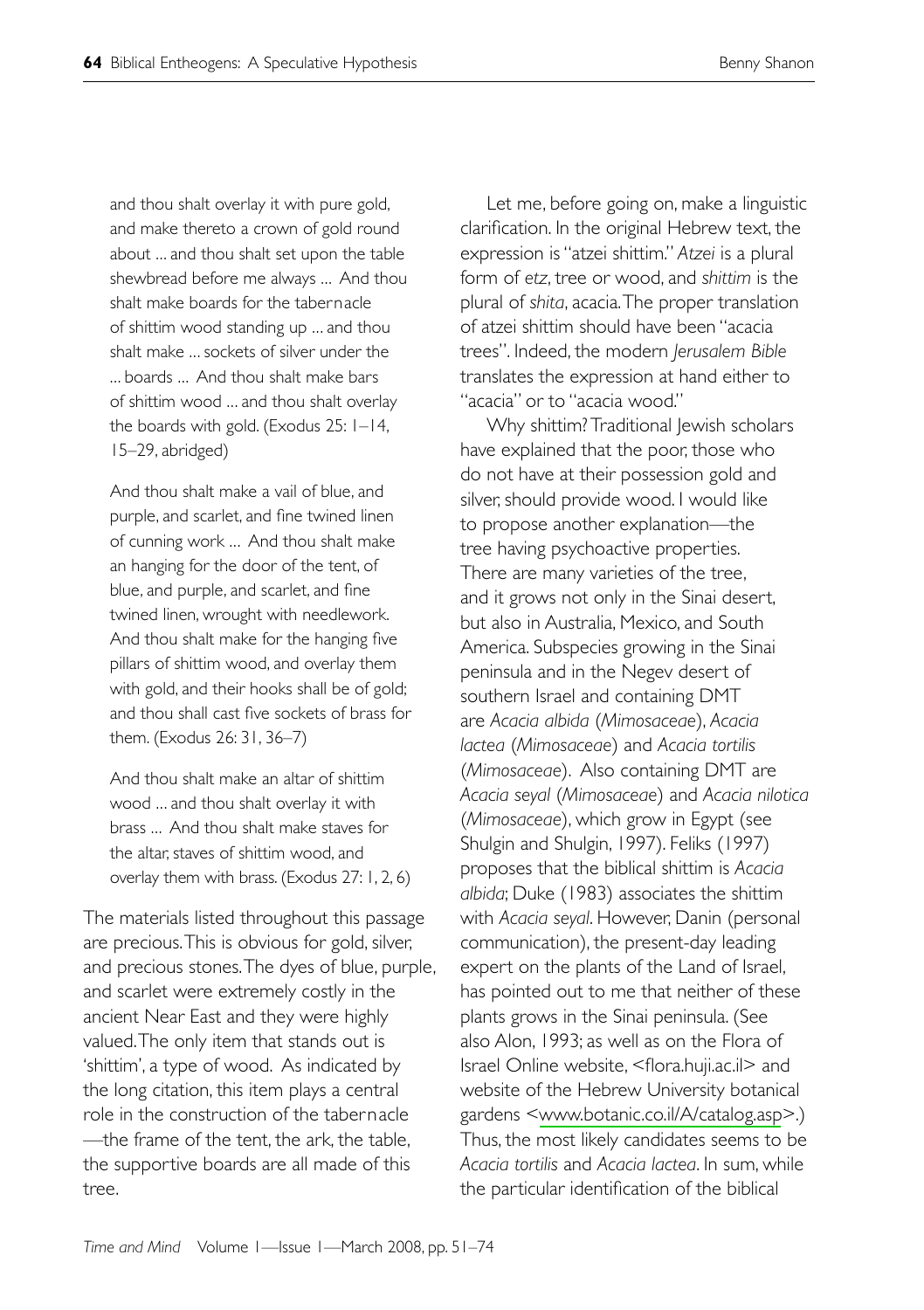tree might be unsettled, it is a fact that some acacia subspecies that grow in the region do contain DMT.

The acacia tree is mentioned again in later Jewish texts. In the Talmud (Tractate Gittin, 69b) it is noted that the sap of Acacia serves as a medicine. In another context, the Talmud explains that the word shittim is derived from the word shtut (nonsense) (Tractate Sanhedrin, 106a). Is this an allusion to the psychological modifications that this plant can induce? Curiously, after enumerating the medicinal qualities of the plant, one Talmudic interpreter notes that some say that this is the sneh [the aforementioned bush from the biblical story] in biblical language (see Krispil 1988). Elsewhere in the Talmud (Tractate Avoda Zara, 24b) as well as in the early Jewish hermeneutical texts (Genesis Rabbah, 54) the following extolling poem appears (cited in Elior 2004, p. 252):

Sing, O sing, acacia tree Ascend in all thy gracefulness With golden weave they cover thee, The devir<sup>6</sup> palace hears thy eulogy With diverse jewels art thou adorned.

While, to my knowledge, there are no contemporary data on medicinal or psychoactive use of acacia in the Near East, such use is encountered in South America. The indigenous people of the Brazilian state of Pernambuco use the bark of the roots of one species of acacia. Mimosa hostilis (Mimosaceae) in entheogenic ceremonies; in the local dialect it is called jurema (see de Mota 1979, 2005). As explained above in conjunction with Ayahuasca, for the DMT in jurema to have an effect, a second plant, one containing MAO inhibitors, must be added to it. Dr. Grünewald, a Brazilian anthropologist

who participated in jurema ceremonies, investigated the matter and could not discover any other plant admixture (see Grünewald 2005). I, with him, leave the issue open.

The acacia was regarded as sacred by the ancient Egyptians. In their mythologies the tree enjoys a very special status, being associated with the birth of the god Osiris and of that of the pharaohs (Helck 1975). Osiris was said to have been killed by being enclosed in a coffin from which an acacia tree sprouted; out of this tree Osiris (in other versions, Horus) came out to life. Indeed, the ancient Egyptians regarded acacia as the "tree of life" as well as a divine hypostasis (Koemoth 1994). Later legends linked the acacia tree with death and the afterlife. According to the "Book of the Dead" some children lead the deceased to the tree, and coffin texts describe that parts of it were squashed and bruised by the deceased, and then employed with magical healing effects (see <www.pantheon. org/articles/a/acacia.html>). Indeed, acacia served the ancient Egyptians for a variety of medicinal usages, and they also used it for the construction of sarcophagi (Krispil 1988). Moses, we may recall, came from Egypt, and some have even speculated that he was an Egyptian prince (see Freud 1953 [1939]).

These ancient Egyptian myths and legends are pertinent to our discussion here in still another respect. Manifestly, it is a myth of death and rebirth (and in fact it has been suggested that it is at the root of the Christian theology of resurrection as well). Death and rebirth are key facets of both the ayahuasca experience and the Amerindian lore associated with it. Recall that the name Ayahuasca means the vine of death.<sup>7</sup>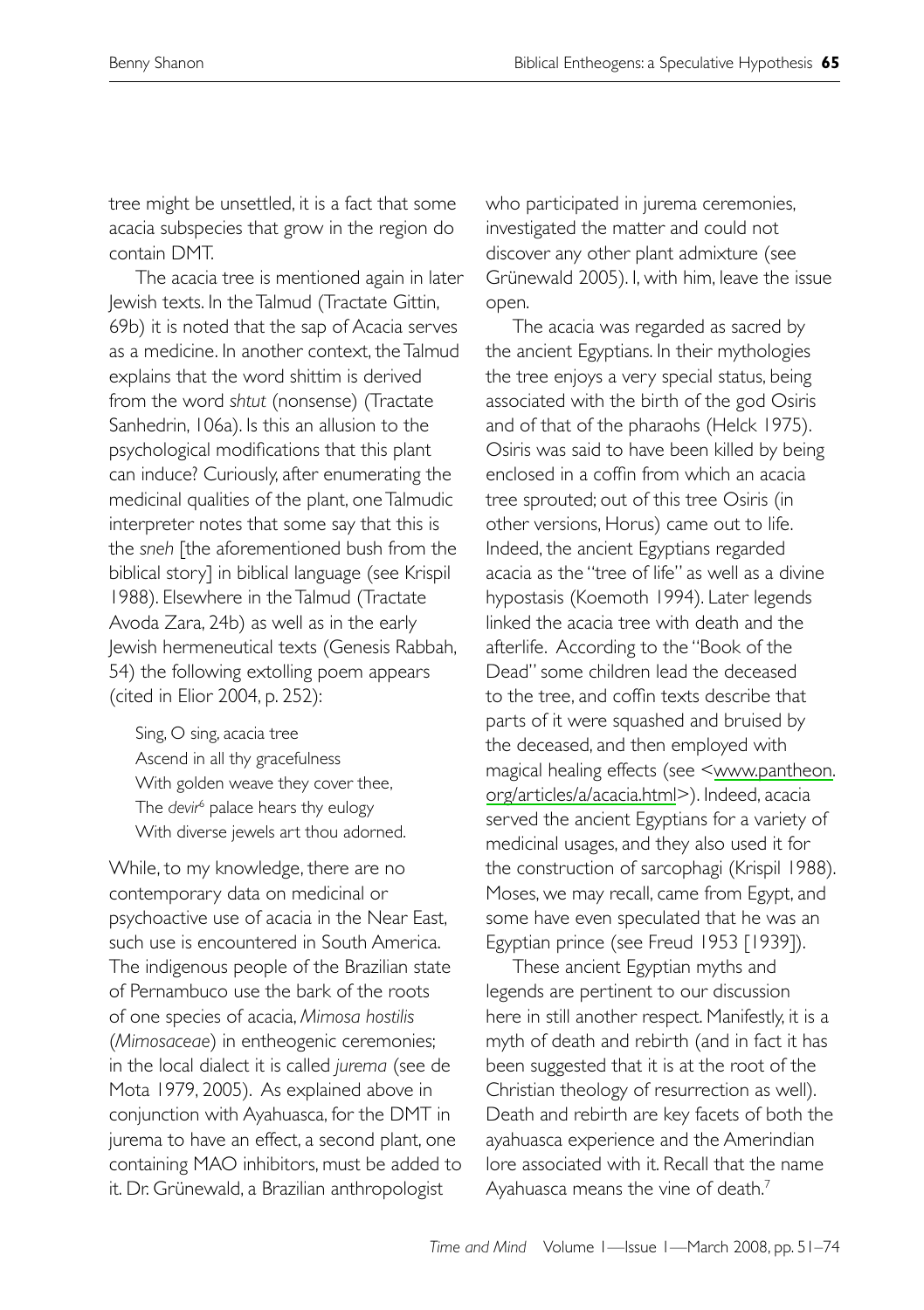Recently, a personal communication came to my attention of the Israeli painter Ron Gang. Gang specializes in the painting of acacia trees in the desert areas of southern Israel (see www.rongang.net and Figure 2). He notes that Bedouins have told him that they have the traditional custom of conducting oathmaking rituals under these trees. Lastly, and directly related to the old Egyptian myths, is the use of acacia branches as a central symbol of Freemasonry (Pike  $1871$ .

#### **Acacia and Harmal**

Connecting the different threads of our discussion together, let me consider the two plants, acacia and harmal, in tandem. Recall that the key psychoactive molecules of the Ayahuasca vine are harmine and harmaline, whose name is derived from that

of the Mideastern bush harmal. Following my acquaintance with the Brazilian acacia species jurema, I learned that the seeds of Peganum harmala can be added to jurema and thus a brew can be prepared which, like Ayahuasca, is a mixture of DMT and MAO inhibitors. In a private setting in Brazil, I have partaken of such a brew. Unlike mushrooms. peyote or San Pedro (Trichocerus pachanoi, the South American cactus rich in mescaline) which induce very different psychological experiences, the jurema-cum-peganum concoction impressed me (as well as several other people I have conversed with, all having extensive familiarity with Ayahuasca) as exhibiting a definite resemblance to Ayahuasca. One might say that even though the experiences induced by the two potions are not identical, the feeling is that they both belong to the same family. By way of



Figure 2 'Acacia', a painting by Ron Gang (courtesy of Ron Gang)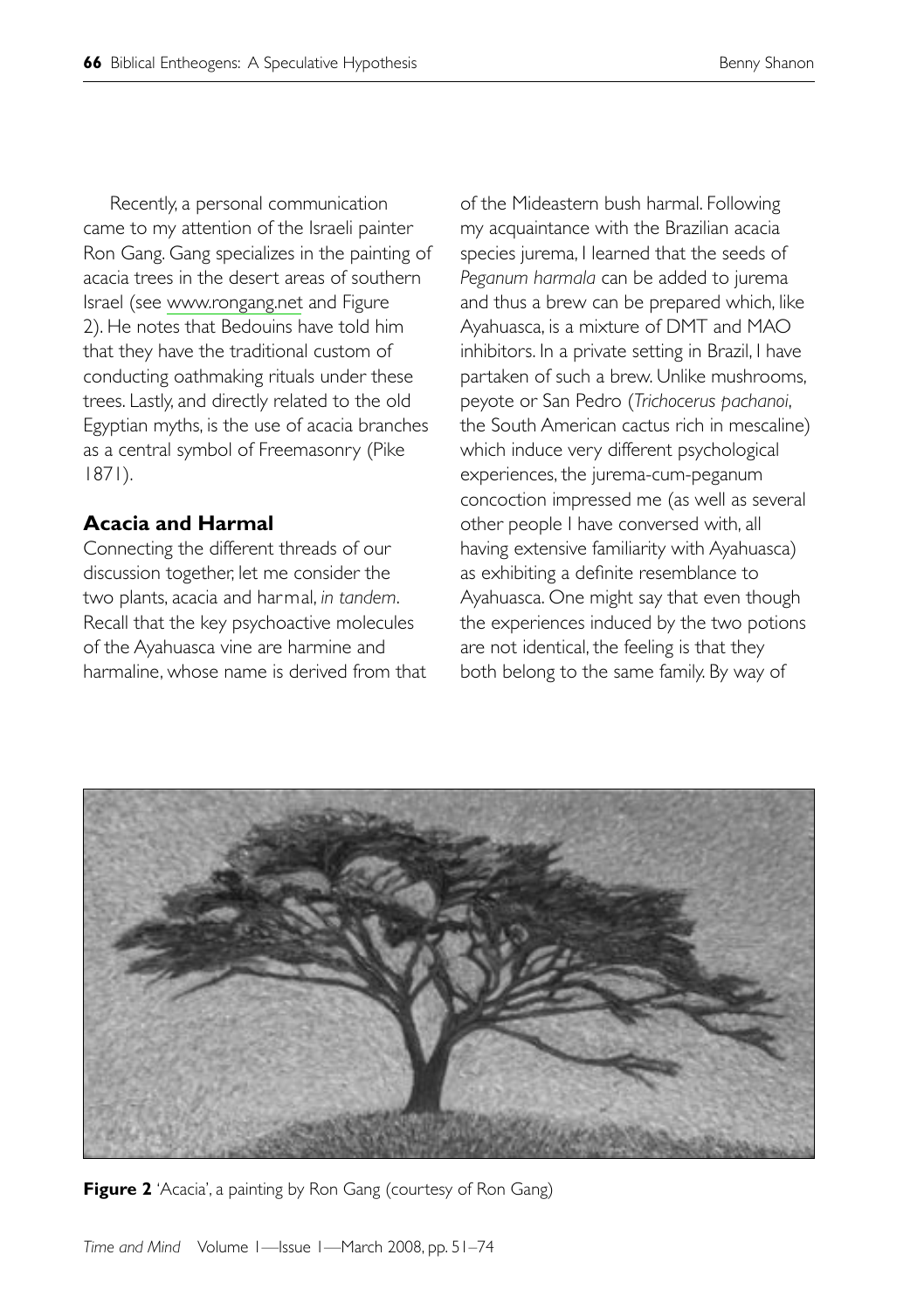analogy, I would say that the Ayahuasca and jurema brews are similar in the way red and white wines are similar to one another and different from other major entheogens in a manner analogous to the way wines differ from other alcoholic beverages.

## **Other Cases**

There are several additional cases in ancient Israelite and Jewish history in which the use of psychoactive plants other than harmal or acacia is suggested; the first two cases involve biblical stories, the others concern post-biblical reports and exegesis. The topics of these additional cases are neither harmal nor shittim, but they are all suggestive that the ancient Israelites regarded psychoactive plants in high esteem.

The first story concerns Rachel, Jacob's beloved wife. Jacob loved Rachel much more than he did Leah, her sister whom his fatherin-law obliged him to marry as well. "But when the Lord saw that Leah was hated, he opened her womb, but Rachel was barren" (Genesis 29:31). "And when Rachel saw that she bare Jacob no children, Rachel envied her sister; and said unto Jacob, Give me children or else I die" (Genesis 30:1). All this is the direct background to our episode, which goes as follows:

And Reuben [Jacob's first son, whose mother is Leah] went in the days of wheat harvest, and found mandrakes in the field. and brought them unto his mother Leah. Then Rachel said to Leah: Give me, I pray thee, of thy son's mandrakes. And she said unto her: Is it a small matter that thou hast taken my husband? and wouldest thou take away my son's mandrakes also? And Rachel said. Therefore he shall lie

with thee tonight for thy son's mandrakes. (Genesis 30: 14-15)

This story is truly amazing. After the biblical text makes it very clear that the most important thing in Rachel's life was the love of her husband whom she had to share with her hated sister, we are told that this very Rachel is willing to sacrifice her relationship with her husband in order to obtain some mandrakes. Furthermore, it is noted that Leah, too, greatly cherished the mandrakes, for she compares the taking away of these to the taking away of Jacob, the target of rivalry and animosity between the two sisters. Apparently, the reason the narrator inserts this episode within the main story, whose subject matter is lacob's relationship with his wives and the manner in which his sons (the founders of the twelve tribes of Israel) were begotten, is to indicate how valuable mandrakes were in early Israelite society. Mandrakes are, of course, highly psychoactive (see, for instance, Schultes and Hofmann 1992).

The second biblical story is the Ur-story of them all, that of the Tree of Knowledge. This is one of the most important episodes in the Old Testament, and one of the most intriguing, and the literature about it is vast. Here, let me confine myself to two observations that directly concern the topic of entheogens. The first observation has to do with the cultural beliefs that the story presupposes. Whatever the interpretation one gives to this pivotal story, one thing is clear-it is being told in a context in which people believed that knowledge could be obtained by means of the ingestion of plant material. The second observation concerns the striking similarities between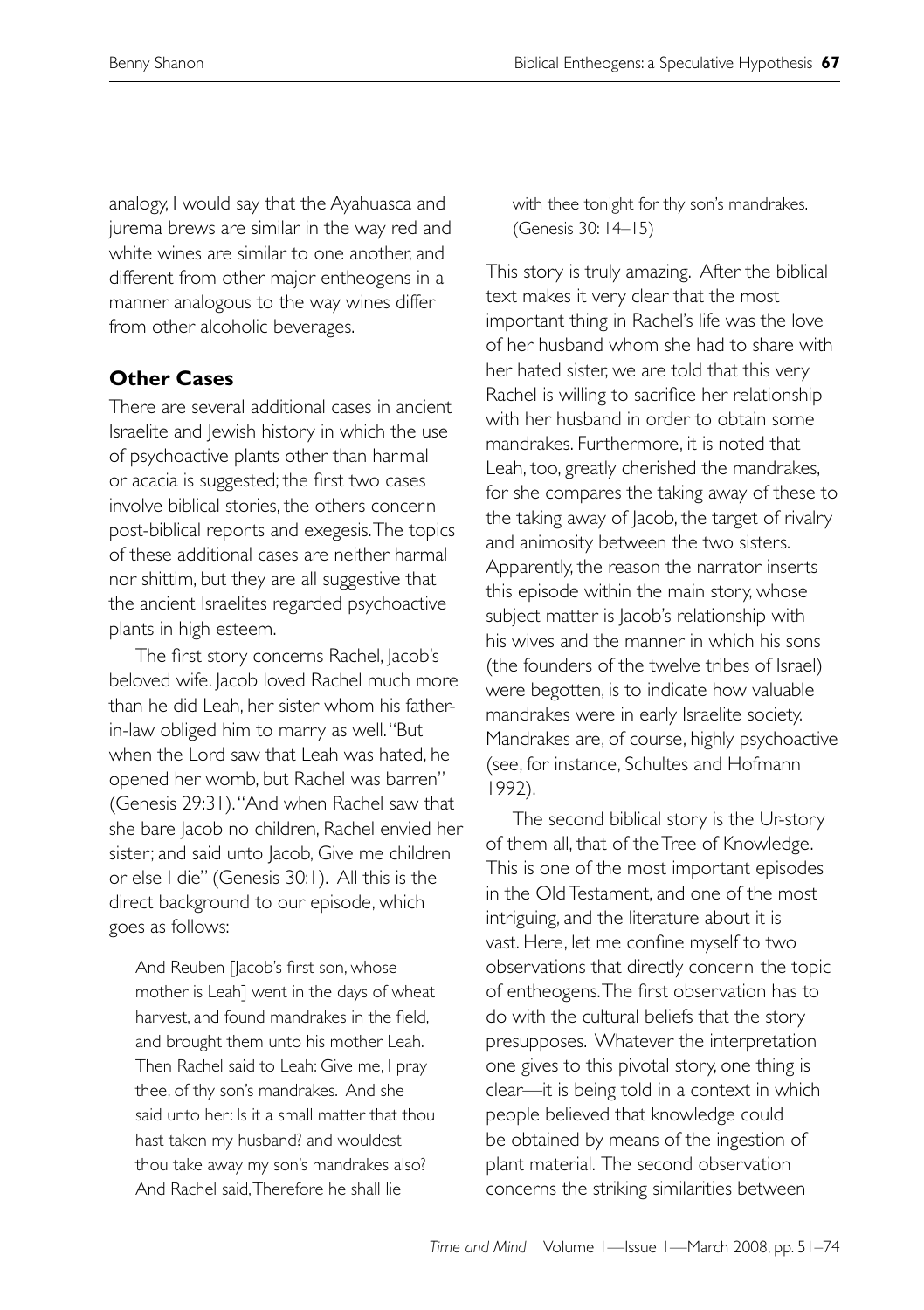this biblical story and Amerindian Ayahuasca mythologies. Ayahuasca is associated with more mythologies than any other South American psychoactive agent. In particular, there are many mythological accounts of the origin of the brew. I attribute this to the fact that the discovery of this brew is indeed mind-boggling. As noted above, Ayahuasca requires the combination of two plants, each of which alone does not produce a psychedelic effect. The Amazonian forest is so abundant that it is extremely unlikely that the combination could have been discovered by means of a simple method of trial and error. As acknowledged by several modern scientists, the discovery presents an enigma (see Furst 1976; Naranjo 1983; Narby 1998). Different Amerindian tribes have different stories about the origins of Ayahuasca. However, an examination of about ten such stories that I have found in the anthropological literature reveals some common themes. These include snakes and an act of a crime, usually an illicit sexual act. Furthermore, the first encounter with Ayahuasca is usually characterized as a cataclysmic event. Before, human life was paradisiacal-people lived in harmony with nature, all their basic survival needs were readily provided for, and they could also converse with the animals; since the appearance of Ayahuasca, human life has involved work and struggle. The discovery of Ayahuasca is also regarded as the birth of human culture. For instance, with it people discovered knowledge, their tribal identity, marital laws, and music (see, for instance, Reichel-Dolmatoff 1975 and Luna and White 2000). The resemblance to the biblical story of the Tree of Knowledge requires no further comment

The next case is that of the incense employed in the Temple of Jerusalem (the ktoret, also known as ktoret ha-samim, the incense of drugs). This incense contained a series of ingredients, the identity of most not known to us today. Its recipe was held secret, known only to one priestly family, and with the destruction of the Temple it was lost. The ktoret was used daily in regular temple services, but only once a year was it offered inside the Holy of Holies, the inner sanctum of the Temple. This was done alone, by the High Priest, on Yom Kippur, the holiest day in the Jewish calendar. The Talmud narrates that there was a danger the High Priest might not return sound and well, and that therefore a chain of fine gold was attached to his robe trailing outside for others to monitor his well-being. Drawing on a phonological similarity of the word "ktoret" and the Hebrew word for "connectivity," the Zohar, the great kabbalistic text, explains that the ktoret established a connection between God and Man.

The sacred incense is also at the center of two other episodes from the life of Moses, both involved transgression with fatal consequences. In the first, Nadab and Abihu, the sons of Aaron, the first High Priest and Moses' brother, offered the incense not according to the regulations and without permit, and were immediately killed by fire that came out of the ktoret (Leviticus 10: I-7). The second episode concerns the revolt by the priest family of Korah against the authority of Moses; this revolt too involved an illicit use of the incense. The revolutionaries were punished by death, and later an epidemic broke out among the people. Aaron cured the afflicted using the incense (Numbers 16-17). Bringing the two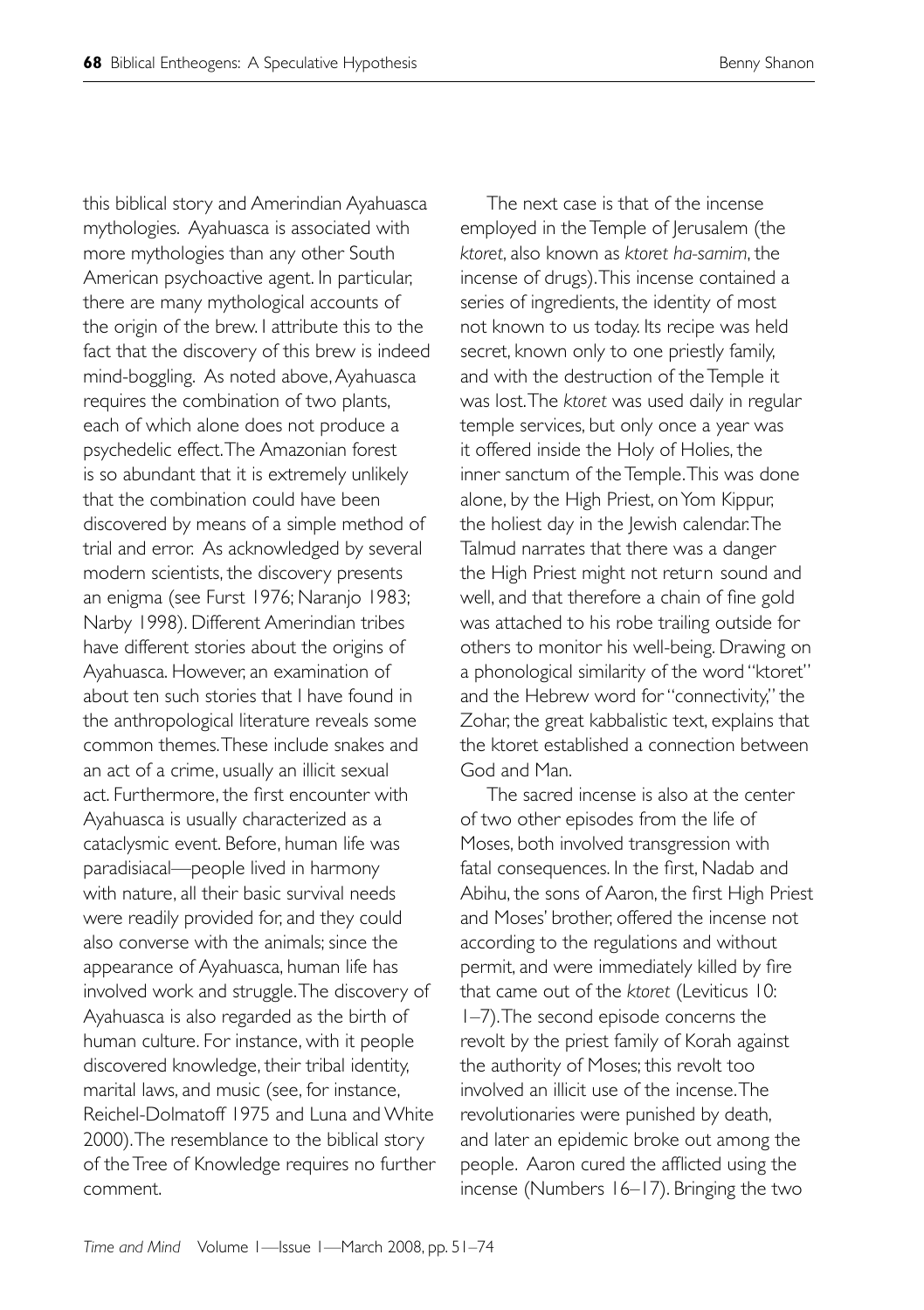episodes together, later Jewish scholars and kabbalists explained that the ktoret was a drug both deadly and of great healing power.

For quite some time now, it has been suggested that the term 'cannabis' is a cognate of the Hebrew term knei bosem, which means fragrant reeds and is indicated as one of the ingredients of the sacred incense employed first in the tabernacle and later in the two temples of Jerusalem (for the original hypothesis, see Benetowa 1967 [1936]; for further discussion, see Bennett and McQueen 2001). Very recently, I have been told of a yet unpublished research project currently conducted by Mechoulam and Moussaieff (personal communication). These Israeli pharmacologists have discovered that the Boswellia resin is a mild psychoactive agent. This resin, levona in Hebrew, was a major component of the incense burned in the Jewish Temple in Jerusalem. It was also used in religious rituals by the ancient Egyptians and Greeks, as well as from the fourth century by Christians. Yet another curious piece of information is encountered in the writings of first-century Jewish historian Josephus Flavius who mentions that on the mitre of the lewish High Priest there was golden image of the plant Hyoscyamus. This plant is known to be highly psychoactive (see Schleiffer 1979, pp.  $169 - 70$ ).

Lastly, after this paper had been written, I asked an orthodox lew well versed in the rabbinical and kabbalistic literature to read it.<sup>8</sup> He directed me to the writings of Rabbeinu Be'cha'yei ben Asher, a medieval Jewish scholar (1255-1340) famous for his interpretation of the Torah. Rabbeinu Be'cha'yei writes that the purest of foods were created at the very beginning of

Creation in order to allow for the attainment of higher knowledge. He explicitly relates this to the biblical tree of knowledge, and comments further that such higher knowledge can also be gained through the use of drugs and medicines available at his time. In addition he notes that the Manna had such qualities as well (recalling the contemporary work of Merkur on the Manna as an entheogen mentioned earlier in this paper).

#### **Biblical Entheogens: a Speculative Conclusion**

By way of conclusion, let me summarize the line of argumentation presented here. In the southern regions of the Holy Land and in the Sinai peninsula there grow two plants containing the molecules that together constitute the key ingredients of one of the most powerful psychedelic substances in existence, the Amazonian brew Ayahuasca. One plant is Peganum harmala, harmal in Arabic, the other is Acacia, shita (plural, shittim) in Hebrew; they contain betacarbolines and DMT, respectively. In the Bible, there are no indications of the use of the first plant, but there is clear evidence that the second plant was most valued. From it were made the tabernacle and the ark in which the Mosaic Tablets of the Law were guarded. The acacia tree was also regarded as sacred by the ancient Egyptians. Nowadays, traditional Arab and Bedouin healers employ both plants in their curative practices. Likewise, Jews throughout the Middle East use harmal in various forms for medicine and sorcery.

In the Bible we discover clear indications that psychoactive plants were highly valued in ancient Israelite society. Remarkably, several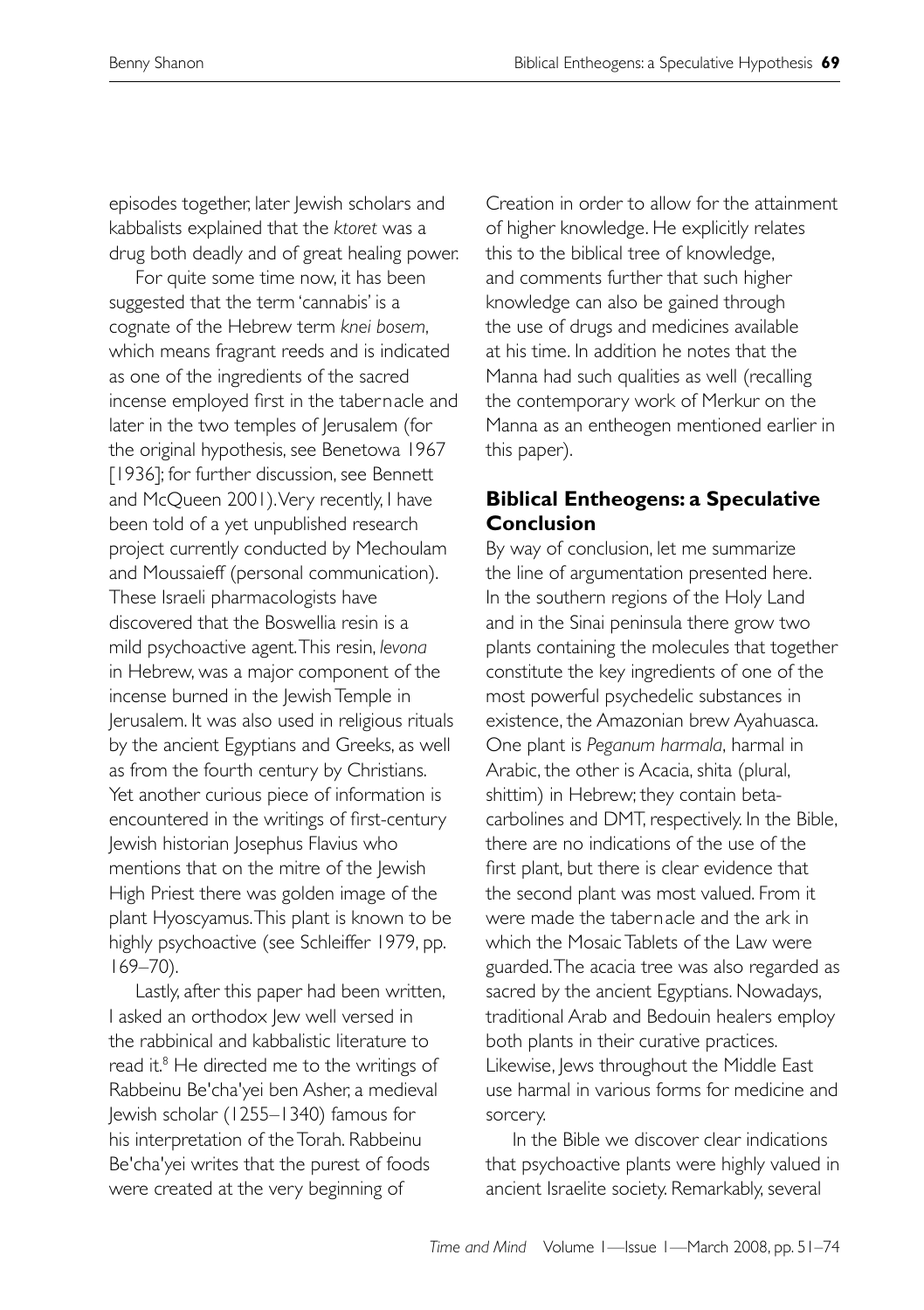key episodes in the life of Moses exhibit features that are prominent symptoms of the Ayahuasca experience. These episodes include Moses' first encounter with the Divine and the Theophany at Mt. Sinai, traditionally regarded to be the most important event in all of Jewish history. Later lewish rabbinical and mystical texts lend further support for the present entheogenic hypothesis.

Taken together, the botanical and anthropological data on the one hand, and the biblical descriptions as well as later Jewish hermeneutics on the other, are, I propose, suggestive of a biblical entheogenic connection. Admittedly, the smoking gun is not available to us. However, so many clues present themselves which, like the pieces of a jigsaw puzzle, seem to cohere into an intriguing unified whole. I leave it to the reader to pass his or her judgment.

#### **Acknowledgements**

I thank Dr. Mina Paran and Profs. Avinoam Danin, Rachel Elior, Orli Goldwasser and Raphael Meshoulam as well as Ittai Meyer and Yaron Manossi for helpful discussions. I am especially grateful for my diligent student assistants who have helped in the preparation of the various versions of the manuscript-Yoel Strimling, Eran Laish, Yoed Kenett, Dani Shavit and Gil Rubin, I also acknowledge the kind permission of Ron Gang for the reproduction of his painting and of Prof. Avinoam Danin for the use of his flora photography.

#### **Notes**

I A good number of years passed between the conception of the ideas presented in this paper and their coming out in print. To a great extent

this is due to the non-orthodox, iconoclastic nature of the thesis suggested here. I appreciate the open-mindedness of the editors of Time & Mind in dealing with this paper. An aural presentation of these materials was delivered at the Conference on Entheogenesis in Vancouver in February, 2004.

- 2 After all, would one ever conceive writing about music without ever having heard music him/herself?
- 3 However, there are reports that at sufficiently high dosages the harmaline alkaloids can produce hallucinations even without the addition of DMT (see Shanon 2002a; Ott 1993).
- 4 This is a play on words. The text means both 'The brew is force', etc., and 'Give me force', etc.
- 5 These restrictions are with reason. They come by way of minimizing adverse physiological reactions as well as physical malaise during the course of the inebriation.
- 6 The devir is the inner sanctum, the holy of holies, of the lewish temple.
- 7 Interestingly, the Greek myths associated with the mysteries of Eleusis mentioned above also have death and rebirth as their main theme (Wasson, Kramrisch, Ott, and Ruck 1986).
- 8 This person did not want his name to appear in print.

#### **References**

Allegro, J.M., 1970. The Sacred Mushroom and the Cross: A Study of the Nature and Origins of Christianity within the Fertility Cults of the Ancient Near East. Garden City, NY: Doubleday.

Alon, A., 1993. Fauna and Flora of the Land of Israel. Tel Aviv: Ministry of Defense Publishing House. [In Hebrew].

Benetowa, S., 1967 [1936]. "Tracing One Word through Different Languages," in G. Andrews and S. Vinkenoog (eds.), The Book of Grass: An Anthology of Indian Hemp (pp. 15-18). New York, NY: Grove Press.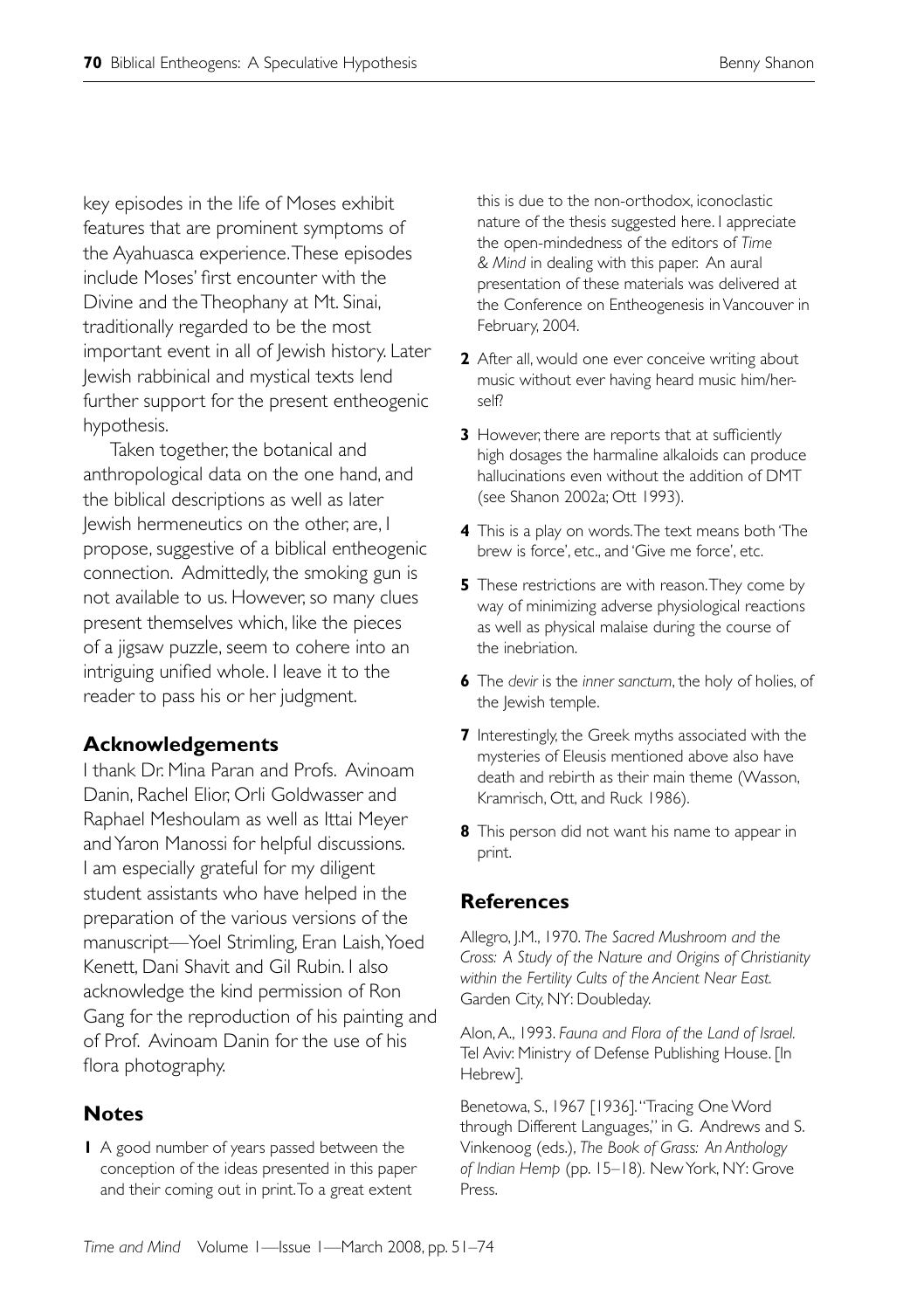Bennett, C., and McQueen, N., 2001. Sex, Drugs, Violence and the Bible. Gibson, British Columbia: Forbidden Fruit.

Celdrán, J. and Ruck, C.A.P., 2002. "Daturas for the Virgin." Entheos 1: 49-74.

da Mota, C.N., 1979. Jurema's Children in the Forest of Spirits: Healing and Ritual Among Two Brazilian Indigenous Groups. Essex: ITDG Publishing.

da Mota, C.N., 2005. "Jurema e identidades: Um ensaio sobre a diáspora de uma planta," in B.C. Labate and W. Sena Araújo (eds.), O Uso ritual das plantas de poder. Campinas, SP: Mercado de Letras, pp. 219-38.

Danin, A., 1983. Desert Vegetation of Israel and Sinai. Jerusalem: Cana Publishing.

Dannaway, F.R., Piper, A., and Webster, P., 2006. "Bread of Heaven or Wines of Light: Enthogenic Legacies and Esoteric Cosmologies." Journal of Psychoactive Drugs 38: 493-503.

de Félice, P., 1970 [1936]. Poisons sacrés, ivresses divines: Essai sur quelques formes inférieures de la mystique. Paris: Albin Michel.

Devereux, P., 1997. The Long Trip: A Prehistory of Psychedelia. Harmondsworth: Penguin/Arkana.

Dobkin de Rios, M. 1972. Visionary Vine: Hallucinogenic Healing in the Peruvian Amazon. San Francisco, CA: Chandler.

Dobkin de Rios, M., 1984. Hallucinogens: Cross-Cultural Perspectives. Albuguergue, NM: University of New Mexico Press.

Dobkin de Rios, M., 1992. Amazonian Healer: The Life and Times of an Urban Shaman. Bridport, England: Prism Press.

Duke, J.A., 1983. Medicinal Plants of the Bible. Owerri, NY: Trado-Medic Books.

Elior, R., 2004. The Three Temples: On the Emergence of Jewish Mysticism. Oxford: Littman Library of Jewish Civilization.

Emboden, W.A., 1972. Narcotic Plants. New York, NY: Macmillan.

Emboden, W.A., 1981. "Transcultural Use of Narcotic Water Lilies in Ancient Egyptian and Maya Drug Ritual." Journal of Ethnopharmacology 3: 39-83.

Emboden, W.A., 1982. "The Mushroom and the Water Lily: Literary and Pictorial Evidence for Nymphaea as a Ritual Psychotogen in Mesoamerica." Journal of Ethnopharmacology 5, 139-48.

Emboden, W.A. and Dobkin de Rios, M., 1981. "Mayan-Egyptian Uses of Water-Lilies (Nymphaceae) in Shamanic Ritual Drug Use," in G.G. Meyer, K. Blum, and J.G. Cull (eds.), Folk Medicine and Herbal Healing. Springfield: Charles C. Thomas, pp. 275-86.

Feliks, Y., 1994. Fruit Trees in the Bible and Talmudic Literature. Jerusalem: Rubin Mass Press [in Hebrew].

Feliks, Y., 1997. Trees: Aromatic, Ornamental and of the Forest in the Bible and Rabbinic Literature. Jerusalem: Rubin Mass Press [in Hebrew].

Flattery, D. and Schwartz, M., 1989. Haoma and Harmaline: The Botanical Identity of the Indo-Iranian Sacred Hallucinogen "Soma" and its Legacy in Religion, Language, and Middle Eastern Folklore [Near Eastern Studies (Vol. 21)]. Berkeley, CA: University of California Press.

Forte, R., (ed.), 1997. Entheogens and the Future of Religion. San Francisco, CA: Council on Spiritual Practices.

Freud, S., 1953 [1939]. Moses and Monotheism. Standard edn, Vol. 23. London: Hogarth.

Furst, P.T., 1976. Hallucinogens and Culture. San Francisco, CA: Chandler & Sharp.

Furst, P.T. (ed.), 1990. Flesh of the Gods: The Ritual Use of Hallucinogens. Prospect Heights, IL: Waveland Press.

Gosso, F. and Camilla, G., 2007. Allucinogeni e cristianesimo: Evidenze nell'arte sacra. Milan: Cooperativa Colibri.

Grünewald, R., 2005. "Sujeitos da jurema e o resgate da ciencia do indio," in B.C. Labate and. S.L. Goulart (eds.), O uso ritual das plantas de poder. Campinas, SP: Mercado de Letras, pp. 239-78.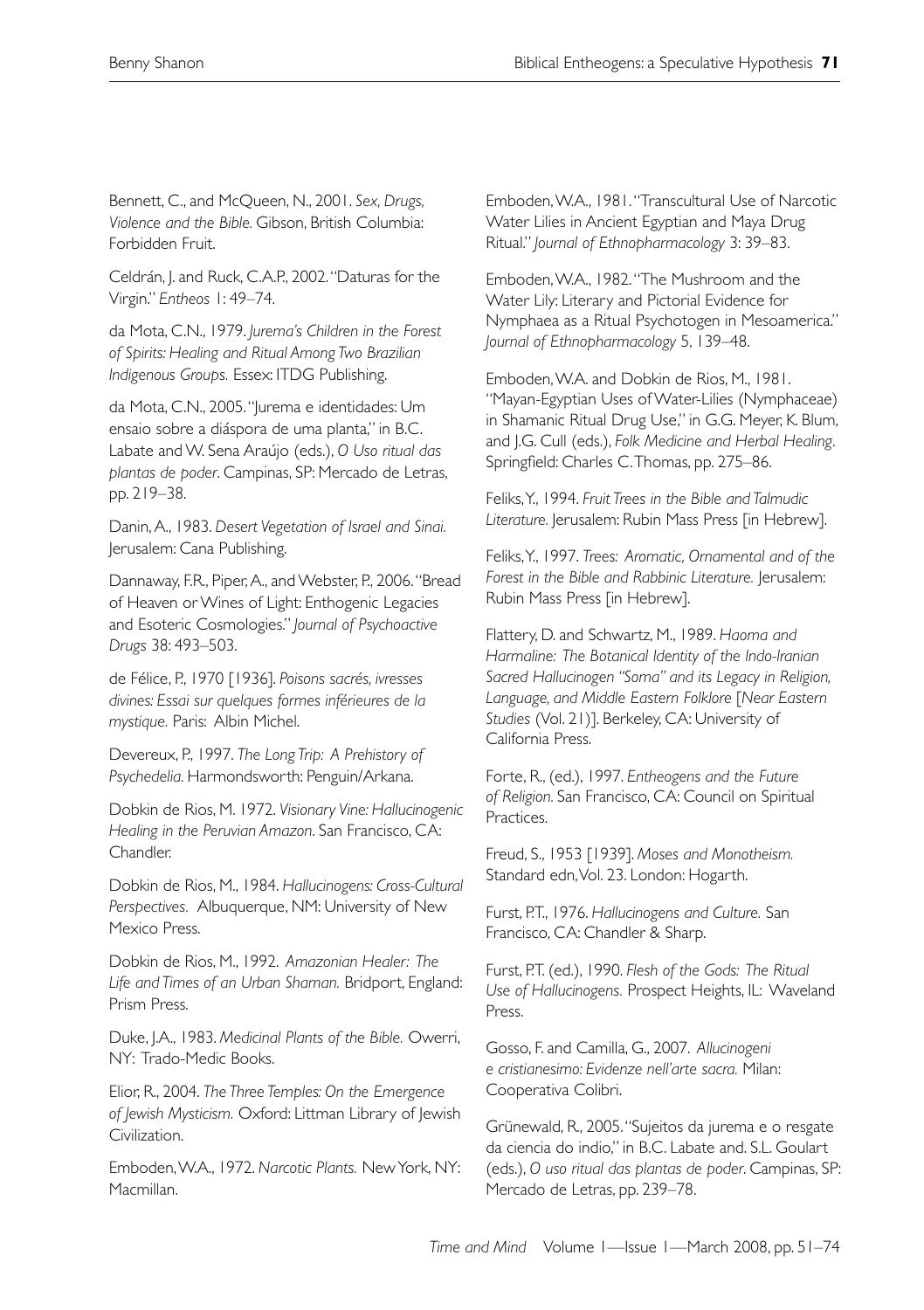Harner, M. J. 1972. The Jivaro. London: R. Hale.

Harner, M.J. (ed.), 1973. Hallucinogens and Shamanism. Oxford: Oxford University Press.

Helck, W., 1975. "Akazie," in W. Helck and W. Westendorf (eds.), Lexikon der Aegyptologie, Band I. Wiesbaden: Otto Harrassowitz.

Huxley, A., 1971. The Doors of Perception and Heaven and Hell. Harmondsworth: Penguin.

James, W., 1929. Varieties of Religious Experience. New York, NY: Modern Library.

Jesse, R., 2001. "On Nomenclature," in T. Roberts (ed.), Psychoactive Sacramentals: Essays on Entheogens and Religion, San Francisco, CA: Council on Spiritual Practices, pp. 225-32.

Koemoth, P., 1994. Osiris et les arbres. Liège: Université de Liège.

Krispil, N., 1988. A Bag of Plants. Arad: Yara. [In Hebrew].

La Barre, W., 1972. The Ghost Dance: Origins of Religion. New York, NY: Delta.

Labate, B.C. and Sena Araújo, W. (eds.), 2002. O uso ritual da Ayahuasca. Campinas, Brazil: Mercado de Letras.

Labate, B.C., and Goulart, S.L. (eds.). (2005). O uso ritual das plantas de poder. Campinas, Brazil: Mercado de Letras.

Langdon, E.J., 1979. "Yagé among the Siona: Cultural patterns in visions," in D. Browman and R. Schwartz (eds.), Spirits, Shamans and Stars. The Hague: Mouton Publishers, pp. 63-82.

Langdon, E.J. and Baer, G. (eds.), 1992. Portals of Power: Shamanism in South America. Albuquerque: University of New Mexico Press.

Luna, L.E., 1986. Vegetalismo Shamanism Among the Mestizo Population of the Peruvian Amazon. Stockholm: Almqvist & Wiksell International.

Luna, L.E. and Amaringo, P., 1991. Ayahuasca Visions: The Religious Iconography of a Peruvian Shaman. Berkeley, CA: North Atlantic Books.

Luna, L.E. and White, S. (eds.), 2000. Ayahuasca Reader: Encounters with the Amazon's Sacred Vine. Santa Fe, NM: Synergetic Press.

MacRae, E., 1992. Guiado Pela Lua: Xamanismo e Uso Ritual da Ayahuasca no Culto do Santo Daime. São Paulo: Editora Brasilense.

Maimonides, M., 1963. Guide to the Perplexed. Chicago, IL: University of Chicago Press.

McKenna, T., 1992. Food of the Gods: The Search for the Original Tree of Knowledge. New York: Bantam.

Merkur, D., 1985. Becoming Half Hidden: Shamanism and Initiation among the Inuit. Stockholm: Almqvist & Wiskell International.

Merkur, D., 2001. The Psychedelic Sacrament. Rochester, VT: Park Street Press.

Naranjo, P., 1983. Ayahuasca, Etnomedicina y Mitología. Quito: Ediciones Libri Mundi.

Narby, I., 1998. The Cosmic Serpent: DNA and the Origins of Knowledge. New York: Jeremy P.Tarcher.

Ott, J., 1993. Pharmacotheon: Entheogenic Drugs, their Plant Sources and History. Kennewick, WA: Natural Products.

Ott, J., 1994. Ayahuasca Analogues: Pangean Entheogens. Kennewick, WA: Natural Products.

Ott, J., 1995. The Age of Entheogenes & the Angels' Dictionary. Kennewick, WA: Natural Products.

Ott, J., 1996. "Entheogens II: On Entheology and Ethnobotany." Journal of Psychoactive Drugs 28:  $205 - 9.$ 

Ott, J. and Wasson, R.G., 1983. "Carved 'Disembodied Eyes' of Teotihuacan." Botanical Museum Leaflets 29: 387-400.

Pahnke, W.N., 1972. "Drugs and Mysticism," in J. White (ed.), The Highest State of Consciousness. Garden City, NY: Anchor Books.

Palevitch, D., and Yaniv, Z., 1991. Medical Plants of the Holy Land. Tel Aviv: Tammuz-Modan. [In Hebrew]

Payaguaje, F., 1983. El Bebedor de Yajé. Quito: Libri Mundi.

Pike, A., 1871. Morals and Dogma of the Ancient and Accepted Scottish Rite of Freemasonry. Charleston.

Polari, A., 1999. Forest of Visions: Ayahuasca, Amazonian Spirituality, and the Santo Daime Tradition. Rochester. VT: Park Street Press.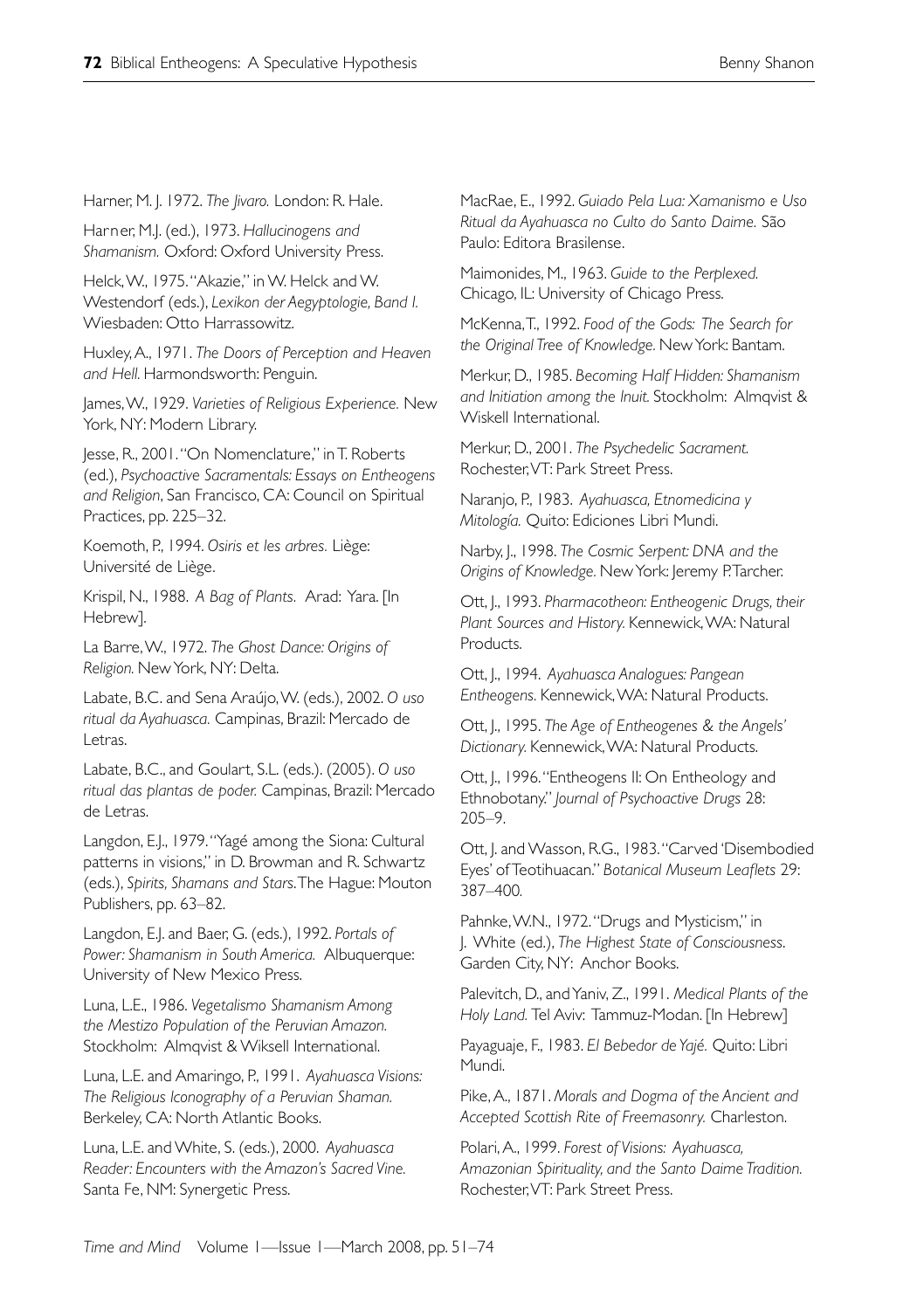Reichel-Dolmatoff, G., 1971, Amazonian Cosmos: The Sexual and Religious Symbolism of the Tukano Indians. Chicago: University of Chicago Press.

Reichel-Dolmatoff, G., 1975. The Shaman and the Jaguar: A Study of Narcotic Drugs among the Indians in Colombia. Philadelphia. PA: Temple University Press.

Reichel-Dolmatoff, G., 1978. Beyond the Milky Way: Hallucinatory Imagery of the Tukano Indians. Los Angeles: UCLA Latin America Center.

Ripinsky-Naxon, M., 1998. "Shamanistic knowledge and cosmology," in H. Wautischer (ed.), Tribal Epistemologies: Essays in the Philosophy of Anthropology. Aldershot: Ashgate, pp. 119-61.

Roberts, T. (ed.), 2001. Psychoactive Sacramentals: Essays on Entheogens and Religion. San Francisco, CA: Council on Spiritual Practices.

Ruck, C.A.P., 2006. Sacred Mushrooms of the Goddess and Secrets of Eleusis. Oakland, CA: Ronin Publishing.

Ruck, C.A.P., Bigwood, J., Staples, R., Wasson, R., and Ott, J., 1979. "Entheogens." Journal of Psychedelic Drugs 11: 145-6.

Ruck, C.A P., Staples, B.D., and Heinrich, C., 2001. The Apples of Apollo: Pagan and Christian Mysteries of the Eucharist. Durham, NC: Carolina Academic Press.

Rudgley, R., 1993. Essential Substances: A Cultural History of Intoxicants in Society. London: Kodansha International.

Schleiffer, H., 1979. Narcotic Plants of the Old World, Used in Rituals and Everyday Life. Port Jevis, NY: Lubrecht & Cramer.

Scholem, G., 1993. Elements of the Kabbalah and its Symbolism. Jerusalem: Bialik Institute.

Schultes, R.E., 1972. "An Overview of Hallucinogens in the Western Hemisphere," in P.T. Furst (ed.), Flesh of the Gods: The Ritual Use of Hallucinogens. New York: Praeger, pp. 3-54.

Schultes, R.E., 1982. "The Beta-carboline Hallucinogens of South America." Journal of Psychoactive Drugs 14: 205-20.

Schultes, R.E. and Hofmann, A., 1992. Plants of the Gods: Their Sacred, Healing and Hallucinogenic Powers. Rochester, VT: Healing Arts Press.

Schultes, R E., and Winkelman, M., 1995. "The Principal American Hallucinogenic Plants and their Bioactive and Therapeutic Properties," in M. Winkelman and W. Andritzky (eds.), Yearbook of Cross-Cultural Medicine and Psychotherapy. Berlin: Verlag für Wissenschaft und Bildung, Vol. 6, pp.  $205 - 39.$ 

Shanon, B., 1989. "Thought Sequences." European Journal of Cognitive Psychology 1: 129-59.

Shanon, B., 1998a. "Ayahuasca Visions: A Comparative Cognitive Investigation." Yearbook of Ethnomedicine and the Study of Consciousness 7:  $227 - 50.$ 

Shanon, B., 1998b. "Ideas and Reflections Associated with Ayahuasca Visions." Bulletin of the Multidisciplinary Association for Psychedelic Studies 8  $18 - 21$ .

Shanon, B., 1998c. "What is the Function of Consciousness?" Journal of Consciousness Studies 5: 295-308.

Shanon, B., 2001a. "Altered Temporality." Journal of Consciousness Studies 8: 35-58.

Shanon, B., 2001b. "The Divine Within." Journal of Consciousness Studies 8: 91-6.

Shanon, B., 2002a. The Antipodes of the Mind: Charting the Phenomenology of the Ayahuasca Experience. Oxford and New York, NY: Oxford University Press.

Shanon, B., 2002b. "Ayahuasca Visualizations: A Structural Typology." Journal of Consciousness Studies  $9:3 - 30.$ 

Shanon, B., 2002c. "Entheogens." Journal of Consciousness Studies 9: 85-94.

Shanon, B., 2003a. "Altered States and the Study of Consciousness: the Case of Ayahuasca." Journal of Mind and Behavior 24: 125-54.

Shanon, B., 2003b. "The Biblical Merkava Vision and Ayahuasca Visions: A Comparative Commentary." Studies in Spirituality 13: 31-43.

Shanon, B., 2003c. "Hallucinations." Journal of Consciousness Studies 10: 3-31.

Shanon, B., 2003d. "Three Stories Concerning Synaesthesia: A Commentary on Synaesthesia